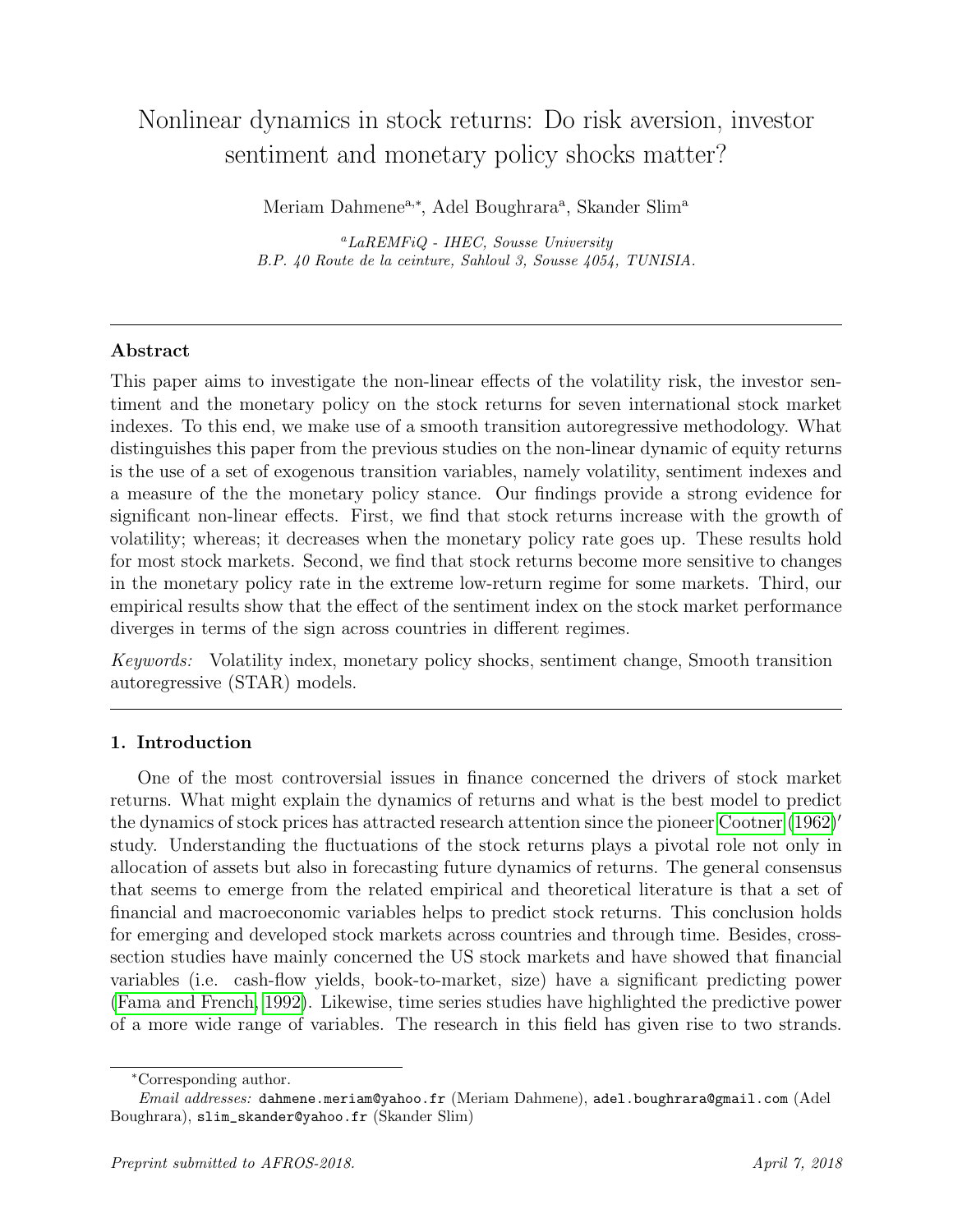One research strand emphasizes the role of the common risk factors such as the market risk, the size and the book-to-market [\(Fama and French, 1993\)](#page-23-1). Another research strand rather underscores a small set of macroeconomic variables as having a potential predictive power. It is a question interest-rate variables, inflation and output [\(Fama and French, 1989;](#page-23-2) [Cochrane,](#page-22-1) [1991;](#page-22-1) [Ferson and Harvey, 1993;](#page-23-3) [Persaran and Timmermann, 2000\)](#page-24-0).

In a nutshell, the research findings on the drivers of the stock market returns are it those related to cross-section or to time series studies. These findings have several theoretical implications. First and foremost, they would cast serious doubts on the market efficiency hypothesis. Indeed, the predictability of the stock returns could be understood as the consequence of the irrational behavior of investors, which ultimately can help setting trading strategies. Furthermore, the predictability can be associated to the conditional asset pricing that seeks to explain returns by using the available information set, which includes among others financial and the macroeconomic variables. In this respect, stock market predictability arises from the predictability of the information set rather than from the efficiency.

Although most of the research dealing with the predictability of the stock returns favors the linear framework, there is a growing strand of empirical research that highlights the relevance of the non-linear framework. It embraces studies using the neuronal network [\(Leung](#page-23-4) [et al., 2000\)](#page-23-4), those employing switching regimes (Perez-Quiros, 2000) and those having recourse to threshold models [\(McMillan, 2001,](#page-24-1) [2005;](#page-24-2) [McMillan, 2007\)](#page-24-3). A variety of non-linear models have been suggested to capture the observed nonlinearity/asymmetry in the return process, including the Markov Switching (MS), the Threshold Autoregressive (TAR) and the Smooth Transition Autoregressive (STAR) models. It is worth noting that the MS and the TAR models allow switching between regimes that occur instantaneously. These non-linear models can be criticized because they ignore the smooth transition process between the upper and lower-return regimes when the financial returns generating process is non-linear.

Since their introduction, the STAR models have appeared as a promising approach for describing the smooth transition regimes. Their explanatory performances in comparison with various nonlinear models such as the TAR and the MS nonlinear models were investigated by [\(Sarantis, 2001\)](#page-24-4). The author concluded that the STAR models out-performed their competitors and attributed such a result to the fact that the STAR models allowed for the speed of transition between the low and high return regimes to be relatively slow rather than fast for all countries.

More importantly, the threshold variable plays a key role in analyzing the economic forces driving the stock return dynamics in the STAR modeling framework. The choice of an appropriate transition variable is therefore crucial and can affect the reliability of non-linear estimates. For instance, sharp changes at the level of investors' risk aversion may hold information on how the stock prices evolve. Furthermore, the volatility index determines the perception of a risk by option traders in financial markets, thereby shaping the dynamic path of stock returns. In this respect, [Giot](#page-23-5) [\(2005\)](#page-23-5) demonstrated that an extreme high level of implied volatility might generate higher future returns for long positions.

Some previous researchers also have advocated that the periods of unusual stock market dynamics could be linked to changes in the monetary policy actions. They have found that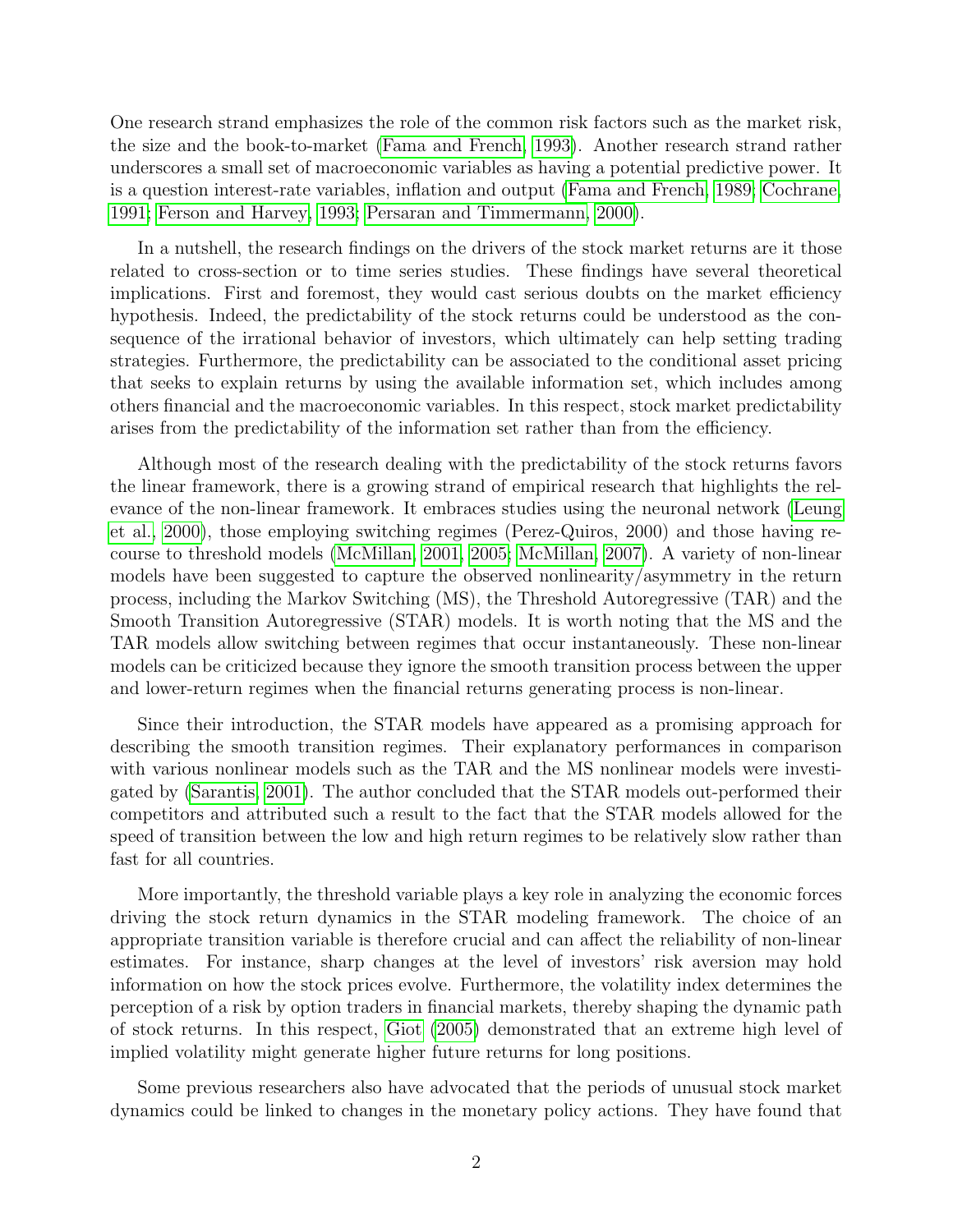there is a non-linear dynamic relationship between stock returns and monetary policy shocks [\(Hsu and Chiang, 2011\)](#page-23-6). Such arguments would imply that monetary policy actions may provide useful information to infer the movements of future stock returns, which might lend support to the view that monetary policy shocks are driving up the stock price process.

In addition, the recent financial literature has stressed the role of the investor sentiment in delivering relevant information about future market dynamics. The investor sentiment can be defined as a measure of their beliefs about future asset prices and investment risks [\(Baker and Wurgler, 2006,](#page-21-0) [2007\)](#page-21-1). Consequently, sentiment can be defined as the state of optimism or pessimism regarding the market in general. Although sentiment is unobservable and a hardly measurable concept, the financial literature has nonetheless suggested a wide range of proxies to quantify such a concept. These proxies go from technical indicators, such as the implicit volatility (IV) and the put-call ratio [\(Simon and Wiggins, 2001;](#page-24-5) [Chen](#page-22-2) [and Chang, 2005\)](#page-22-2) to survey data-based ones [\(Kurov, 2010;](#page-23-7) [Wang, 2001,](#page-25-0) [2003;](#page-25-1) [Han et al.,](#page-23-8) [2017\)](#page-23-8). Different degrees of investor sentiment will affect the valuation of asset prices. The noise trader model of [\(DeLong et al., 1990\)](#page-22-3) motivated some empirical attempts to explore the effect of noise trader's risks on price formation [\(Baker and Wurgler, 2006\)](#page-21-0). Most significantly, the relationship between equity returns and sentiment changes diverges in terms of sign effect and magnitude [\(Lee et al., 2002;](#page-23-9) [Brown and Cliff, 2005\)](#page-22-4).

This paper aims to examine the nonlinear dynamics of equity returns when the three variables, namely the risk aversion, the monetary policy shocks and the investor sentiment, are included as switching variables in the STAR model. The two extreme STAR-model regimes induce large negative and positive stock returns that are governed by a nonlinear transition function. That is, the STAR model assumes that there are two regimes, a lowreturn regime (i.e. turbulent state) and a high-return one (i.e. calm state) in the dynamics of the stock returns. These two regimes have different dynamics depending on the value of the transition variable. [Aslanidis and Christiansen](#page-21-2) [\(2012\)](#page-21-2) summarized the three following advantages of the STAR model. Basically, the STAR model accounts for the heterogeneity in data since the transition between the regimes is rather smooth, which allows for a continuum of states between extreme-return regimes. Moreover, the threshold value of the transition variables is determined endogenously by the estimation procedure rather than given on an ad hoc basis. Additionally, the STAR model enables most of the economic variables to govern the dynamics of the dependent variable.

The contribution of this paper is threefold. First, unlike the previous studies that accounted for the impacts drivers (i.e. risk aversion, monetary policy shocks and investor sentiment) considered separately, our study suggests a rather unifying modeling framework accounting simultaneously for the potential effects of these stock-return drivers. Second, it goes beyond the linear framework and proposes a nonlinear and flexible framework resting on the SETAR modeling framework. Third, our study provides the rational for using the sentiment as a transition variable. To the best of our knowledge, no single study has used the sentiment index as a threshold variable in the STAR models so far.

The remainder of this paper is organized as follows. Section 2 succinctly presents the theoretical background and the related literature. Section 3 outlines the nonlinear models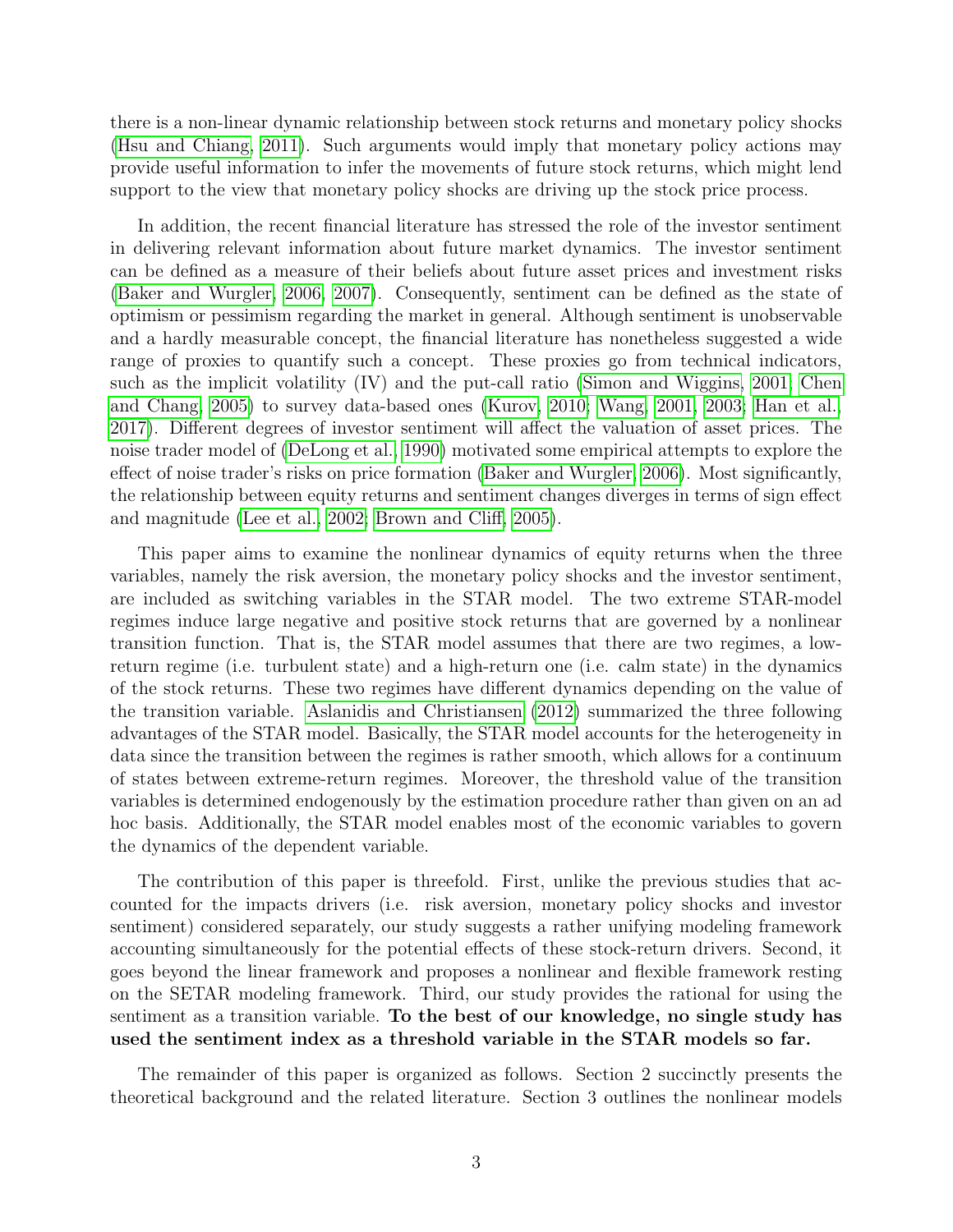specification, namely the STAR models and suggests a strategy that permits selecting the relevant transition variables. Section 4 presents the data and the empirical results. Finally, section 5 concludes and provides some further research lines.

## 2. Theoretical background and related literature

The aim of this section is to review the literature on the potential determinants of the non-linear dynamics of the stock returns in order to highlight how our paper is linked to this already growing body of finance literature. The emphasis will be put on the main stock-returns drivers, namely the risk aversion, the monetary policy shocks and the investor sentiment.

## 2.1. Volatility

The linkage between stock returns and their volatility has been intensely researched in the finance literature. Such a linkage finds its roots in several finance theories or approaches. On the one hand, 'the feedback hypothesis' ('or time-varying risk premium theory') introduced by [Poterba and Summers](#page-24-6) [\(1986\)](#page-24-6) and developed by [Campbell and Hentschek](#page-22-5) [\(1992\)](#page-22-5) and [Bekaert](#page-21-3) [and Wu](#page-21-3) [\(2000\)](#page-21-3) stipulates that changes in conditional volatility puts in motion asymmetric dynamics in stock returns. According to this theory, a negative shock (i.e. the arrival of bad news) generates an upward increase in the current volatility, which brings about upward revisions of the conditional volatility. Such revisions have to be counterbalanced by a higher expected return, resulting in an instantaneous downward bend in the current market value. Furthermore, the volatility feedback effect tends to amplify the initial fall in stock market prices. Conversely, subsequent to a positive shock (good news arrival), the volatility goes up and the stock prices decline, which generates higher expected returns. As a consequence, the volatility feedback effect counterbalances the initial price rise. In this set-up, stock price dynamics are governed, partly, by the potential revisions in the measured conditional volatility which is closely associated to expected loss measures.

On the other hand, 'the leverage hypothesis', which conjectures that there is a well established relationship between volatility and equity returns, provides a different explanation to the stock returns and their volatility. According to this approach, a reduction in the firm value brings about a decrease in the the associated stock price, which manifests in a high debt-to-equity ratio amplifying therefore the firm exposure to the total risk and its associated volatility. The term *'leverage'* refers to the economic interpretation that when asset prices go down, firms will be endowed with a higher debt-to-equity ratio, hence becoming more leveraged. As a result, market operators expect their stock to become more risky, and so more volatile. The leverage effect hypothesis, which was invoked to rationalize such a risk-return relationship, was first suggested by [Black](#page-21-4) [\(1976\)](#page-21-4) who demonstrated that negative shocks to returns would increase the financial leverage, thus making stocks riskier and subsequently driving up volatility.

The related literature [\(Bates, 2000;](#page-21-5) [Wu and Xiao, 2002;](#page-25-2) [Eraker, 1995\)](#page-23-10) has documented that the stock returns and their volatility is generally asymmetric, implying that negative returns are associated with an increase in volatility whose magnitude is higher than that of the volatility decrease, which is linked to negative returns of the same scale. The degree of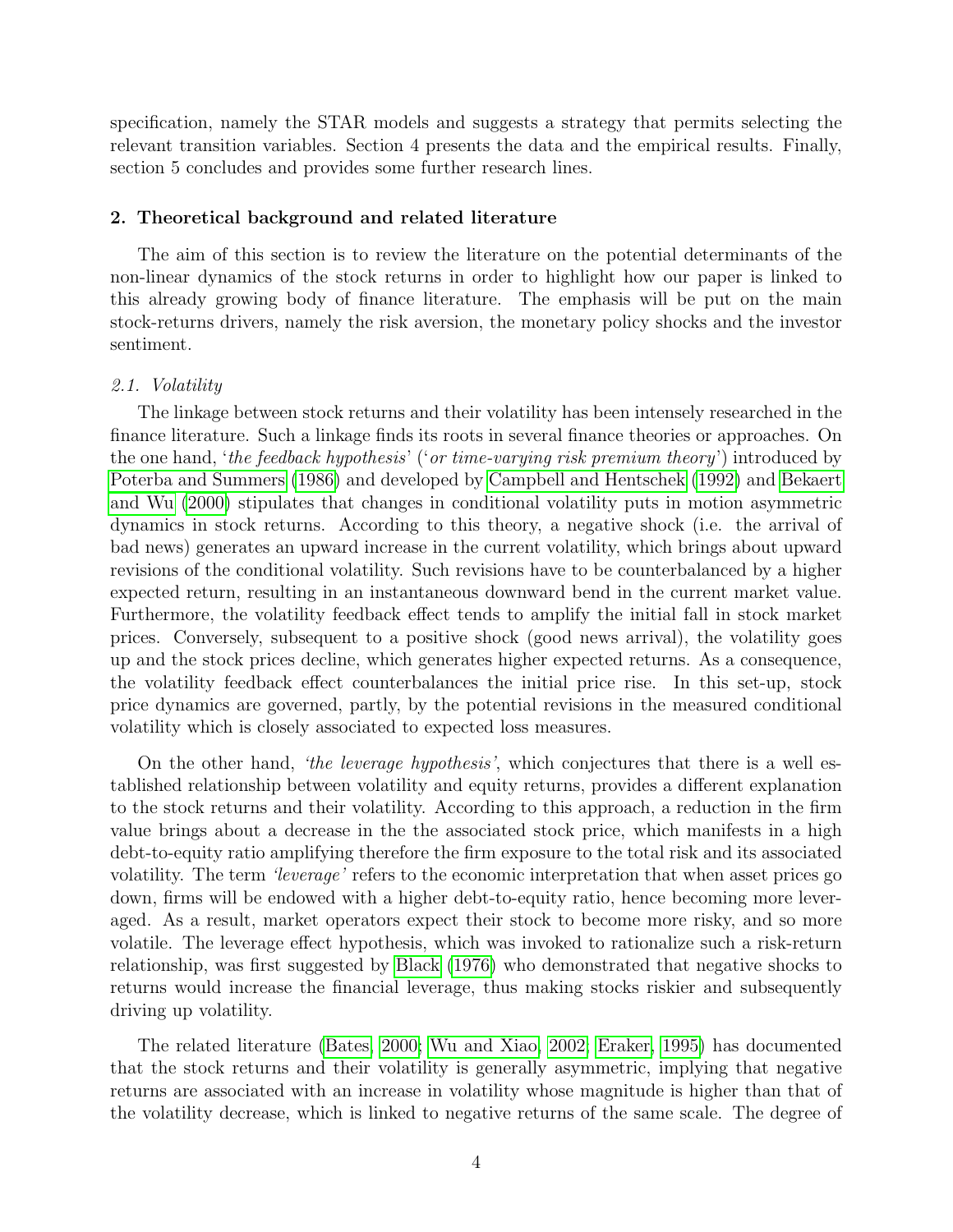asymmetry depends on the volatility proxy employed in the estimation, with options' Implied Volatility (IV) generally exhibiting much more pronounced asymmetry.

The IV is a reliable indicator of investor sentiment since it reflects the expectations of the market operators regarding returns and risks, which are far from being accounted for by fundamentals. The IV is a forward looking indicator: It indicates how volatile the market might be in the future. Blatantly, it mirrors the market's expectation regarding the future volatility of an asset and it is implied by the price of the stock's options. In fact, IV is unobservable but it can be proxied based on an option price. The first implied volatility index for the US market –the so-called VIX–, which was introduced by [Whaley](#page-25-3) [\(1993\)](#page-25-3), has had a great success for several reasons. Fundamentally, a number of papers document the predictive performance of the VIX when it comes to forecasting future realized volatility (i.e. [\(Poon and Granger, 2003;](#page-24-7) [Giot, 2005;](#page-23-5) [Whaley, 2000\)](#page-25-4)). Besides, many markets throughout the world have adopted the Chicago Board Options Exchange (CBOE) methodology and developed their own IV. Additionally, unlike the historical (conditional) volatility metrics, the IV index is not a statistical variance, which makes it immune against model-related misspecification error. Therefore, the IV index has been deemed reliable and has been considered a robust metric of the expected market volatility [\(Siriopoulos and Fassas, 2012;](#page-25-5) [Busch et al.,](#page-22-6) [2011\)](#page-22-6). The findings of [Park and Sears](#page-24-8) [\(1985\)](#page-24-8) lent support to the usage of the IV as a measure of what rational operators would actually perceive regarding the future volatility rather than historical volatility.

Previous research has considered the link between the implied VIX and the stock market returns, where the volatility index would play an important role in the price discovery. For instance, [Whaley](#page-25-4) [\(2000\)](#page-25-4) pointed out that if the expected market volatility grew then investors would demand higher rates of returns on stocks, which ultimately could bring down stock prices. More interestingly, the author showed that the volatility index, namely the VIX in the US market, was regarded as an investor-fear gauge since a high level of volatility index concurred with a potential drop in the stock market. Likewise, [Fleming et al.](#page-23-11) [\(1995\)](#page-23-11), [Whaley](#page-25-4) [\(2000\)](#page-25-4) and [Giot](#page-23-5) [\(2005\)](#page-23-5) found a statistically significant negative and an asymmetric contemporaneous relationship between stock returns and changes in the implied volatility as measured by the VIX index. Likewise, [Boollen and Whaley](#page-22-7) [\(2004\)](#page-22-7) and [Whaley](#page-25-6) [\(2009\)](#page-25-6) argued that the IV index would reflects the price of portfolio insurance, and therefore the demand for put options would be the key driver in volatility measures such as the VIX. [Siriopoulos and](#page-25-7) [Fassas](#page-25-7) [\(2009\)](#page-25-7) came to the same conclusion using a range of international implied volatility indexes and their corresponding underlying equity indexes.

In the same vein, some empirical studies focused on the predictive performance of the volatility index in forecasting future stock returns. For example, [Fleming et al.](#page-23-11) [\(1995\)](#page-23-11) provided strong evidence for the negative contemporaneous relationship between the volatility index and the stock returns. This finding was corroborated by [Sarwar](#page-24-9) [\(2012\)](#page-24-9) who documented a negative and statistically significant (contemporaneous) relation between the stock returns and the change in the volatility index during high volatile periods, suggesting that returns would fall (resp. would rise) when the expected market volatility went up (resp. declined). Again, [Giot](#page-23-5) [\(2005\)](#page-23-5) showed that high levels of the VIX indicated oversold stock markets, which led to positive future returns inducing thereby profitable trading opportunities for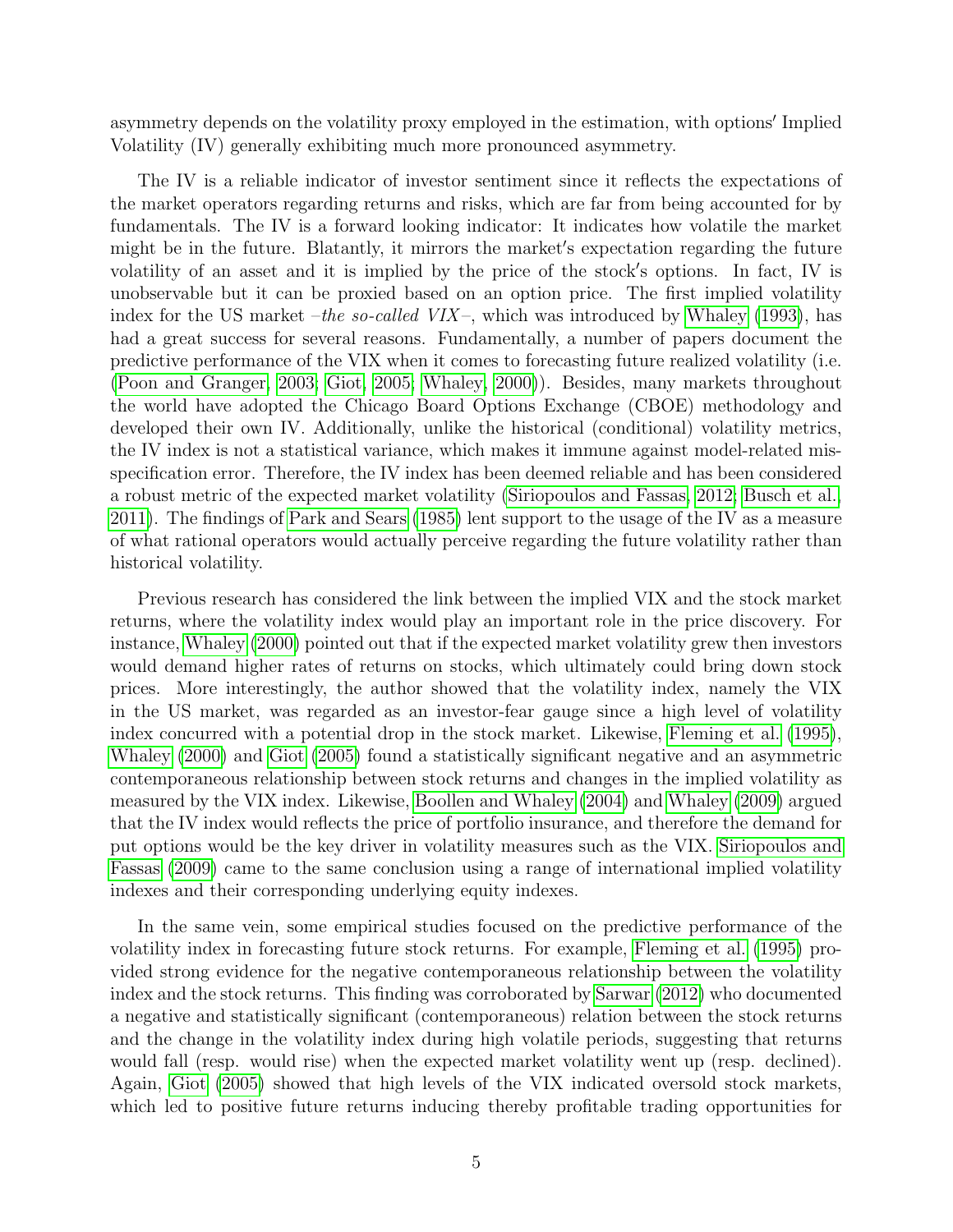long-run positions.

In a similar context, but considering different markets, many researchers have attempted to check whether the non-linear linkage holds or not. In a couple of well done papers, [Smales](#page-25-8) [\(2016,](#page-25-8) [2017\)](#page-25-9) indicated that the same relationship held between the VIX and the returns in the bond and currency markets. Similarly, [Low](#page-24-10) [\(2004\)](#page-24-10) found that the relationship was rather non-linear and exhibited a 'house-money effect'<sup>[1](#page-5-0)</sup>.

## 2.2. Monetary policy

Another potential source that affects stock price dynamics is monetary policy shocks. Indeed, a large number of studies have empirically investigated the relationship between the monetary policy shocks and the equity returns. One view asserts that an increase in the money supply would raise stock prices. Using the growth rate of the aggregate monetary M1 as a measure of monetary shocks, [Homa and Blinder](#page-23-12) [\(1971\)](#page-23-12) came to the conclusion that monetary policy would significantly impact stock prices. Another view suggested that monetary policy might influence stock prices via the interest rate. Even since the seminal work of [Bernanke and Blinder](#page-21-6) [\(1992\)](#page-21-6) who found that federal fund rate was a good measure of the monetary policy stance, the relation has been re-estimated by using the change in the shortterm interest rate. In particular, [Thorbecke](#page-25-10) [\(1997\)](#page-25-10) examined the response of stock returns to policy monetary shocks utilizing a vector autoregressive (VAR) model and suggested that monetary policy tightening was negatively related to stock returns. [Rigobon and Sack](#page-24-11) [\(2004\)](#page-24-11) provided empirical evidence of the negative relationship between stock prices and the shortterm interest rate using an event study approach. Furthermore, [Bernanke and Kuttner](#page-21-7) [\(2005\)](#page-21-7) pointed out that an unexpected 25-basis-point cut in the Federal Fund rate result in a 1% growth in stock prices.

More interestingly, [Basistha and Kurov](#page-21-8) [\(2008\)](#page-21-8) showed that the Central Bank transparency (especially, the policy communication) and the different phases of the business cycle might shape the effects of the monetary policy actions on the stock returns. It was well documented that financial constraints could be an important source of the effects of the asymmetric monetary shocks on the financial market [\(Bernanke, 1983\)](#page-21-9) in the sense that if firms were typically constrained financially, the monetary policy would be more likely to have stronger effects on stock returns, especially under bear-markets conditions.

Another set of empirical studies have investigated how monetary policy has asymmetric effects on the value of firms with asymmetry related to their financial constraints. For instance, [Ehraman and Fratzscher](#page-22-8) [\(2004\)](#page-22-8) gave evidence for an asymmetric relationship between the stock market performance and the monetary policy by demonstrating that financially constrained firms were more strongly affected by monetary policy. In the same vein, using MS models, [Chen](#page-22-9) [\(2007\)](#page-22-9) argued that the asymmetric effect of the monetary policy on the financial market in bear markets could be explained by the agency costs that led to information asymmetry between firms and financial institutions. Similarly, [Hsu and Chiang](#page-23-6) [\(2011\)](#page-23-6) examined the potential nonlinear effects of the monetary policy on the stock returns using the

<span id="page-5-0"></span><sup>&</sup>lt;sup>1</sup>The *house money effect* is the tendency for investors to take more and greater risks when investing with profits.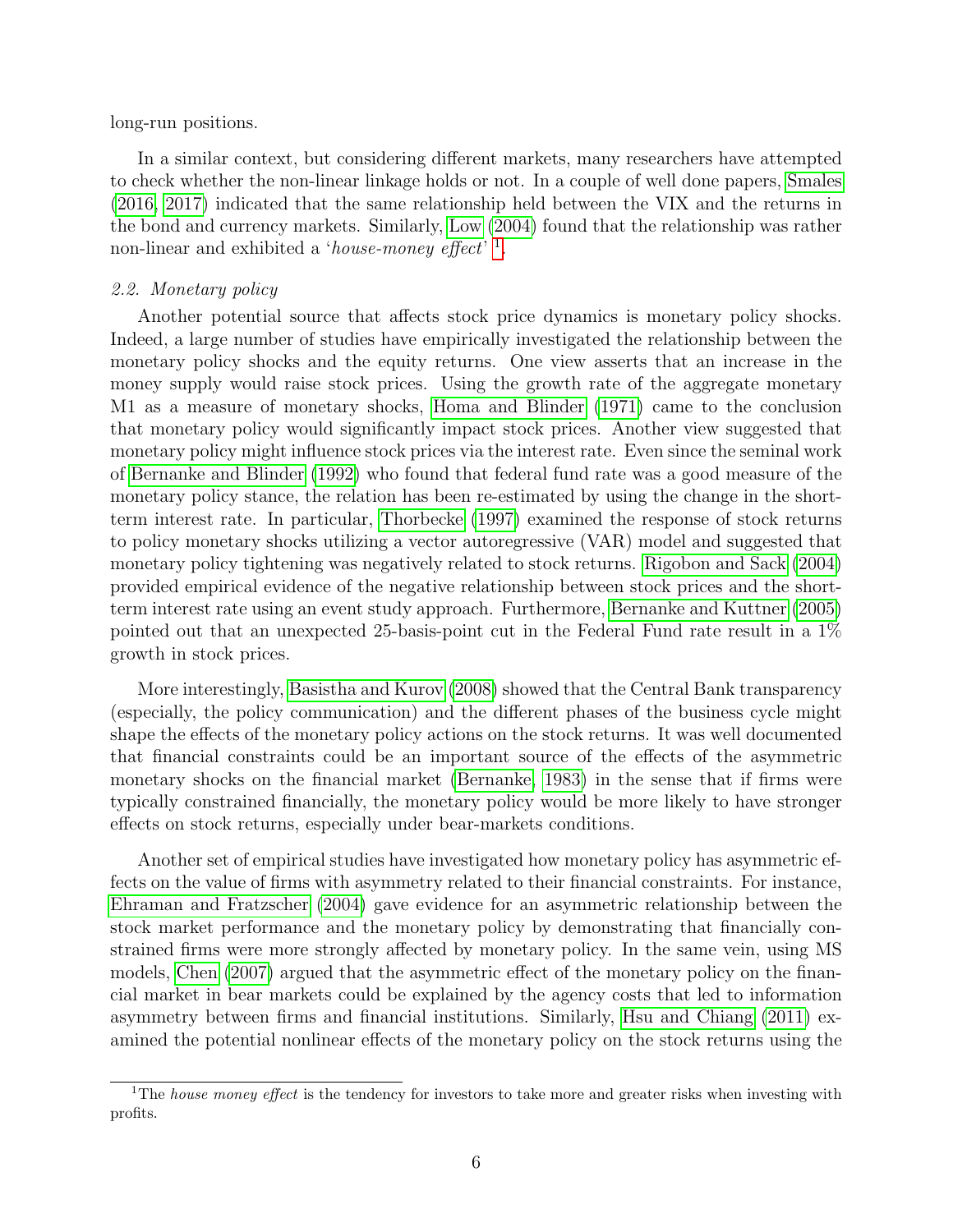STAR model and they showed that the relation between the monetary policy shocks and the equity returns was positive and nonlinear in the US as well.

#### 2.3. Investor sentiment

Investor sentiment could reasonably influence asset prices, since behavioral finance theories suggest that times of overlay optimistic or pessimistic expectations can significantly persist and affect stock prices for significant periods of time [\(DeLong et al., 1990\)](#page-22-3). Generally, the investor sentiment index measures the expectations of market participants with respect to a norm. Put simply, a bullish (resp. bearish) investor expects the returns to be above (resp. below) average, whatever average may be [\(Brown and Cliff, 2004\)](#page-22-10). There exists a substantial amount of evidence showing that a significant tie exists between the equity returns and the sentiment index. For example, [\(Brown and Cliff, 2004,](#page-22-10) [2005\)](#page-22-4) argued that there was a significant negative link between the two variables. According to these authors, an extreme level of investor sentiment is based on both a mispricing brought about by irrationalities among market participants and a limit of arbitrage, which would imply that every mispricing had to be corrected. When the level of investor sentiment increases, the future stock returns will tend to decrease and vice versa. It is worth noting that the investor sentiment–stock returns nexus may be positive in the short-run. This argument was revealed by [Brown and Cliff](#page-22-10) [\(2004\)](#page-22-10) who pointed out that the high investors' optimism might be associated with over-evaluation.

There is an increased interest in investigating the asymmetric effects of the investor sentiment on the stock returns. [Dridi and Germain](#page-22-11) [\(2004\)](#page-22-11) explained that the stock market response to investor sentiment was highly asymmetric in the sense that bullish market sentiment would predict higher future returns while the extremely bearish sentiment would predict lower returns. Furthermore, several studies [\(Ding et al., 2004;](#page-22-12) [Zhang and Semmler, 2009\)](#page-25-11) indicated that the impact of pessimism on stock returns would be much smaller than the impact of optimism. Using a threshold model, [Chen et al.](#page-22-13) [\(2013\)](#page-22-13) investigated the potential non-linear effects of both local and global sentiments on stock returns for 11 Asian countries. The authors found that the high extreme level of global investor sentiment (optimism) would make returns overvalued while the low level of global sentiment (pessimism) would make them undervalued. This finding was corroborated by [Ni et al.](#page-24-12) [\(2015\)](#page-24-12) who examined the relationship between investor sentiment and monthly stock returns in the Chinese A-share stock markets, suggesting a positive relationship for large stocks with high returns in the short term and a negative relationship for small stocks with lower returns in the long term.

In sum, risk aversion, monetary policy shocks and investor sentiment measures play an important role in influencing financial markets. They are not considered only as leading variables to discover the process of prices, but also economic variables that can describe the nonlinear dynamic of stock returns. Thus, this paper focuses on these as threshold variables in the STAR model

### 3. Empirical methodology

The main objective of this section is to present the empirical methodology that will be used in this paper in order to assess the potential effects of the volatility risk, the sentiment index and the the measure of the monetary policy stance on the stock market returns in a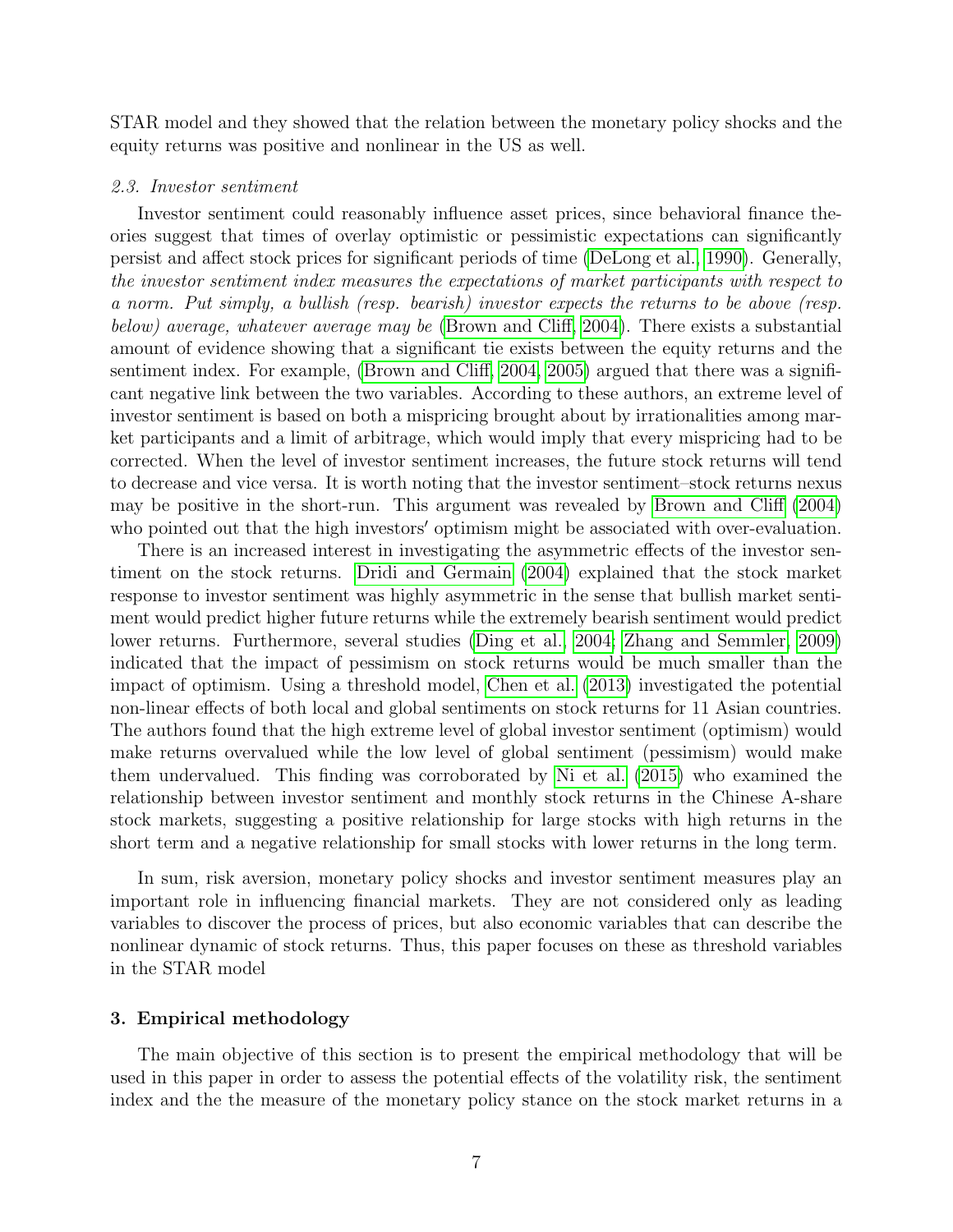sample of seven industrialized countries. Three main issues will be highlighted, namely the model specification search strategy and the selection procedure of the transition variables.

#### 3.1. STAR model: A basic non-linear approach

The STAR model, developed by [\(Lukkonen et al., 1988;](#page-24-13) [Terasvirta and Andersen, 1992;](#page-25-12) [Terasvirta, 1994\)](#page-25-13), is a general form of the TAR models that enables non-discrete switching points between two extreme regimes. A basic STAR model with two extreme return regimes is given by:

<span id="page-7-0"></span>
$$
y_t = a_0 + \alpha(L)x_t + [a_1 + \beta(L)x_t]F(z_{t-d}, c, \gamma) + \epsilon_t
$$
\n(1)

where  $y_t$  is the dependent variable,  $x_t$  is a vector of exogenous variables including past values of dependent variable,  $F(z_{t-d})$  is the smooth transition function, which depends on the transition variable  $z_{t-d}$ , and d denotes the delay parameter of the transition variable. There are two variants of STAR models. The first one is the Logistic Smooth Transition Autoregressive (LSTAR) model and the second one is the Exponential Smooth Transition Autoregressive (ESTAR) model. The LSTAR model characterizes different dynamics of equity returns for either large or small values of the transition function. In the ESTAR model, the transition function is given by:

$$
F(z_{t-d}, c, \gamma) = [1 + e^{-\gamma(z_{t-d} - c)}]^{-1}, \gamma > 0
$$
\n(2)

where c is the threshold critical value. The parameter  $\gamma$  measures the speed of the transition from one extreme regime to another. An increase in the value of the transition variable  $z_{t-d}$  will lead the logistic function to change smoothly from zero to one.

Unlike the STAR models, the ESTAR model suggests that the upper and lower regimes have similar dynamics, and its the transition function is given by:

$$
F(z_{t-d}, c, \gamma) = [1 + e^{-\gamma(z_{t-d} - c)^2}], \gamma > 0
$$
\n(3)

It is worth noting that when the transition variable  $z_{t-d}$  approaches the threshold value, the exponential transition function tends to zero. It approaches one when  $z_{t-d}$  deviates further from the half-way point between the two extreme regimes.

#### 3.2. Model specification search

The conventional modeling strategy for building STAR models involves a number of steps ([\(Granger and Terasvirta, 1993;](#page-23-13) [Terasvirta, 1994\)](#page-25-13)). The first step consists in specifying a base linear AR model with an optimal lag order (p). Such a lag length can be identified by carrying out a search over different combinations of the explanatory' lags using either information criteria and/or white noise tests such as the Ljung-box (LB) statistic for serial correlation. The second step is to perform linearity test against STAR models for a varying delay parameter d of the transition variables  $z_{t-d}$ , while considering the linear AR model as a null hypothesis. To this purpose, [Terasvirta and Andersen](#page-25-12) [\(1992\)](#page-25-12) proposed replace the transition function  $F(z_{t-d})$  in Eq.[\(1\)](#page-7-0) by its first Taylor approximation around  $\gamma = 0$ , which permits getting the following auxiliary regression model: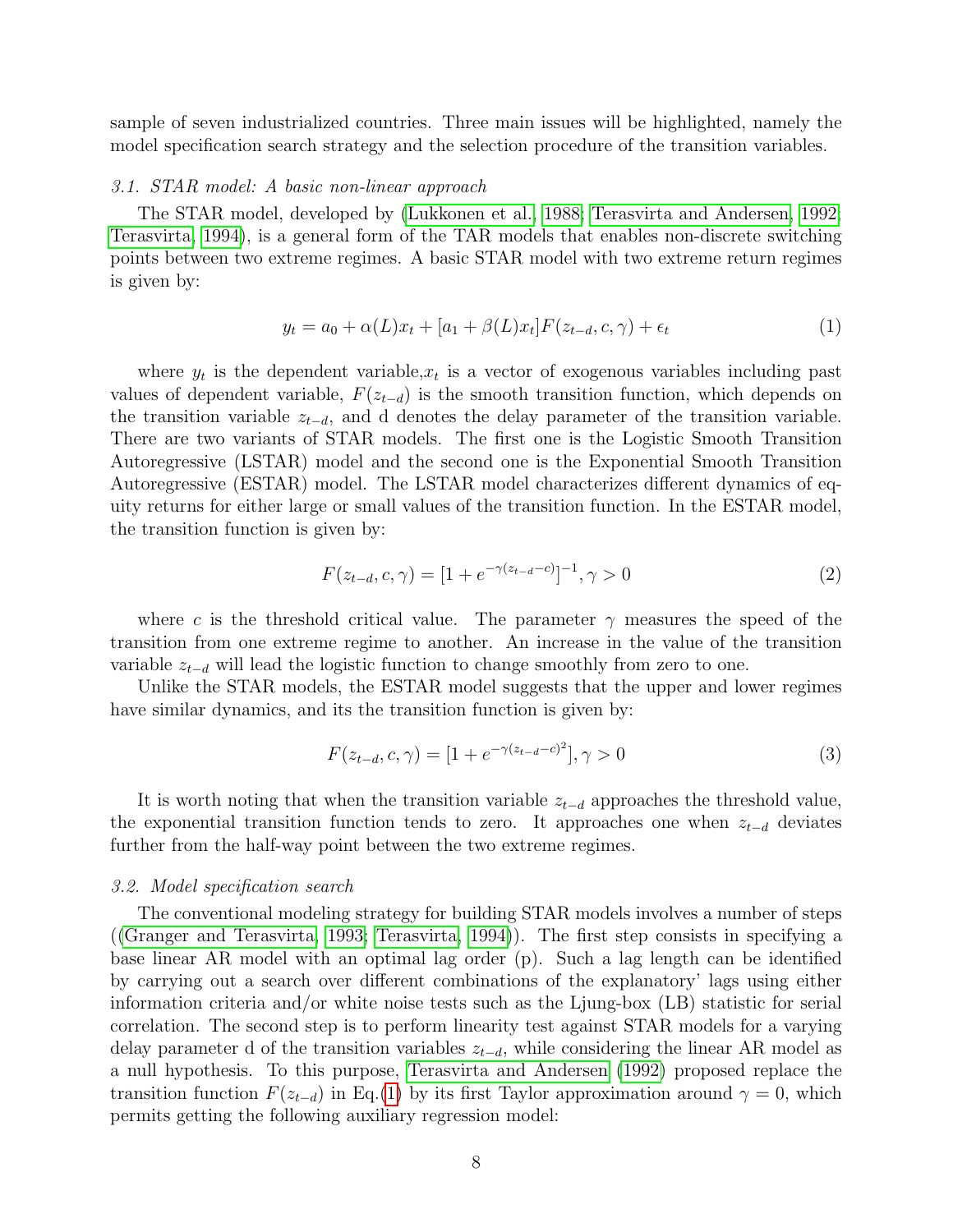<span id="page-8-0"></span>
$$
y_t = c_0 + \phi_0(L)x_t + \phi_1(L)x_t z_{t-d} + \phi_2(L)x_t z_{t-d}^2 + \phi_3(L)x_t z_{t-d}^3 + \mu_t
$$
\n
$$
\tag{4}
$$

The linearity test is therefore performed for a given transition variable z and a delay parameter d based on the following null hypothesis of linearity  $H_0$ :  $\phi_1(L) = \phi_2(L)$  $\phi_3(L) = 0$ . The [Lukkonen et al.](#page-24-13) [\(1988\)](#page-24-13)'s Lagrange multiplier LM =  $(SSR_0 - SSR)/\hat{\sigma}^2$  with  $\hat{\sigma}^2 = (1/T) \sum_{t=1}^T \hat{\mu}_t^2$  is run to test the null hypothesis of the linear assumption. It is worth mentioning that SSR is the sum of squared estimated errors from the unconstrained re-gression model, Eq.[\(4\)](#page-8-0). Whereas  $SSR_0$  is the squared estimated errors from the regression model under the null hypothesis, under which the LM statistic follows a  $\chi^2$  with 3p degree of freedom. When the null hypothesis of Eq.[\(4\)](#page-8-0) is rejected for different values of d, we have linear STAR models. The non-linear model that should be selected is the one with the delay parameter of the transition variable having the lowest p-linearity test p-value.

Once the linearity hypothesis is rejected in favor of a STAR model, the third step will consist in choosing between the LSTAR and the ESTAR. To this end, a sequence of nested tests are run in order to determine the specification of the STAR model based on Eq.[\(4\)](#page-8-0) given by:

$$
H_{0,1} : \phi_3(L) = 0 \tag{5}
$$

$$
H_{0,2}: \phi_2(L)|\phi_3(L) = 0 \tag{6}
$$

$$
H_{0,3}: \phi_1(L)|\phi_2(L) = \phi_3(L) = 0 \tag{7}
$$

If  $H_{0,1}$  is rejected, an LSTAR model will be chosen. If  $H_{0,1}$  is not rejected while  $H_{0,2}$  is rejected, we choose an ESTAR model. Failing to reject  $H_{0,1}$  and  $H_{0,2}$  while rejecting  $H_{0,3}$ leads to select a LSTAR model. Finally, we estimate STAR models using non-linear least squares.

It goes without saying that before estimating the parameters of STAR models, we have to select the transition variable that imparts non-linear dynamics in equity returns. Following [Terasvirta](#page-25-13) [\(1994\)](#page-25-13), we estimate Eq.[\(1\)](#page-7-0) according to the following steps. We estimate a linear AR model combined with explanatory variables and determine the lag length of the AR process using the AIC information criteria. We also conduct the linearity test of [Lukkonen](#page-24-13) [et al.](#page-24-13) [\(1988\)](#page-24-13). Once the linearity assumption is rejected, the second step will consist in bringing to light all possible transition variables candidates. Then a sequence of hypotheses and decision rules is conducted to identify among STAR models (i.e LSTAR or ESTAR) the most relevant. Finally, we carry out the nonlinear least squares to estimate the parameters of the selected models.

#### 4. Empirical results

#### 4.1. Data description and preliminary analysis

As previously noted, we are interested in measuring the nonlinear effect of risk aversion, investor sentiment and monetary policy shocks on stock returns. This paper employs monthly data of an implied volatility index and closing prices for seven major stock indexes, namely Paris CAC40, Frankfurt DAX30, London FTSE 100, Amsterdam AEX, SWISSSMI, Tokyo's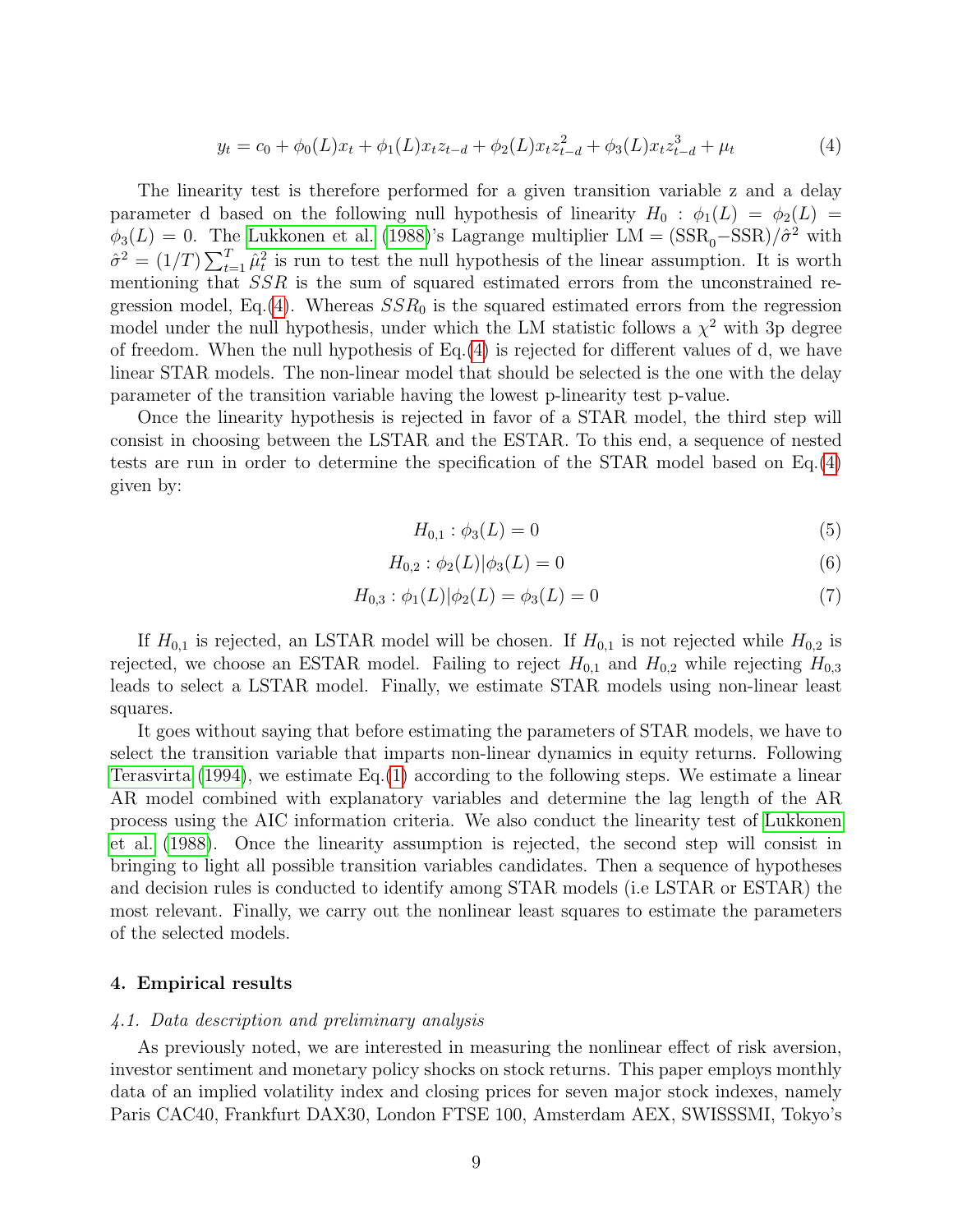NIKKEI 225 and US S& P500, covering the sample period from February 2000 to March 2015. All closing prices and volatility indexes are sourced from the Thomsen Reuters Eikon Database. The continuously compounded monthly returns are calculated as the logarithmic difference of monthly closing stock prices. Following [Chen et al.](#page-22-14) [\(2017\)](#page-22-14), we use change in implied volatility indexes (hereafter  $\Delta IV$ ) for each market to measure risk aversion. We utilize also the first difference of the monthly short interest rates as a proxy variable for monetary policy shocks (hereafter  $\Delta MPS$ ). However, there is no wide consensus on the proxy to use when it comes to measuring investor sentiment. The problem is further complicated when it comes to propose a unique indicator for all countries included in our sample. A solution was suggested by [Lemmon and Portniaguina](#page-23-14) [\(2006\)](#page-23-14) and [Schmeling](#page-24-14) [\(2009\)](#page-24-14) who uses the Consumer Confidence Index (CCI) as an investor sentiment proxy. Unlike other sentiment measures, the CCI is available for multiple countries as a benchmark indicator for investor sentiment<sup>[2](#page-9-0)</sup>. All interest rates and consumer confidence indexes are extracted from the Federal Reserve economic data.

Summary statistics and various tests on monthly returns and on each transition variable are reported in Table [\(1\)](#page-10-0). These statistics include results on skewness, kurtosis and the Jarque-Bera normality test, which provide evidence against normality in stock returns, sentiment, volatility change and monetary policy shocks variables for the seven countries considered in our study. The stationarity characteristics of each variable are investigated using the ADF test. The results of the ADF test show that null hypothesis of non-stationarity is rejected at the conventional risk levels for all variables (i.e. R,  $\Delta IV$ , MPS, and  $\Delta CCI$ ). In fact , we find that policy monetary shocks (PS) and the change in implied volatility are stationary at the observed level whereas CCIs indexes are taken in their first differences to obtain stationary series.

<span id="page-9-0"></span><sup>&</sup>lt;sup>2</sup>It is worth noting that for US there are several monthly sentiment measures, namely the American Association of Individual Investors (AAII) sentiment index, the Investors Intelligence Advisors' (IIA) sentiment index and the [Baker and Wurgler](#page-21-1) [\(2007\)](#page-21-1) (BW) sentiment index. We have not used these indexes in our study since we aim to utilize a sentiment proxy that is comparable across countries. Furthermore, [Fisher](#page-23-15) [and Statman](#page-23-15) [\(2003\)](#page-23-15) provided evidence for a strong correlation between the CCI and other sentiment proxies, such as the American Association Investor Index (AAII).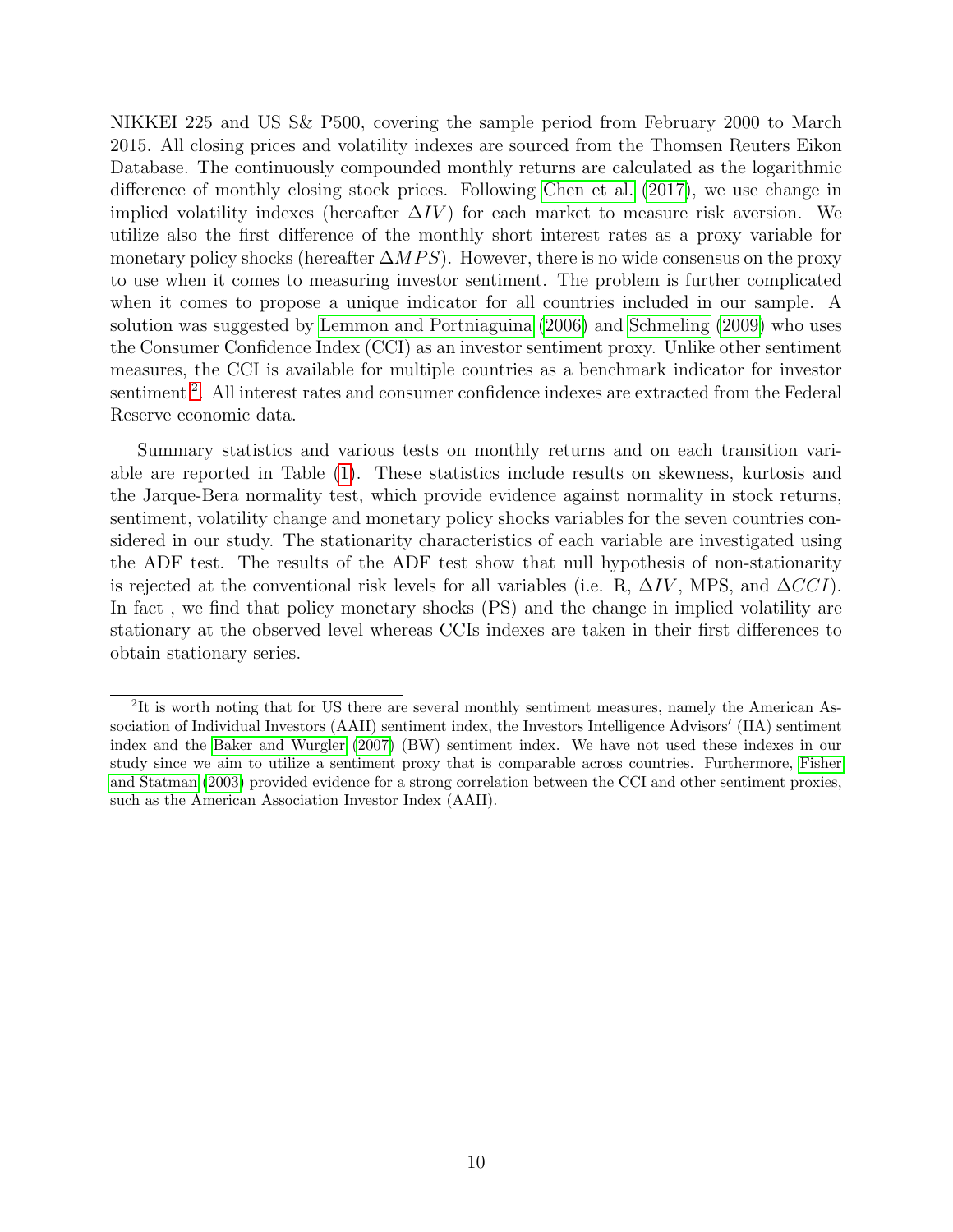|             |              | ${\it Mean}$ | S.D.      | Min       | Max         | Skew        | Kurt               | JB          | ADF         | ${\rm PP}$  |
|-------------|--------------|--------------|-----------|-----------|-------------|-------------|--------------------|-------------|-------------|-------------|
| France      | $\cal R$     | $-0.001$     | 0.050     | $-0.624$  | $\,0.445\,$ | $-0.185$    | $\rm 0.131$        | 0.009       | 0.001       | 0.001       |
|             | $\cal{IV}$   | 23.465       | 8.676     | 11.46     | 57.200      | 1.441       | 5.172              | 0.001       | 0.138       | 0.138       |
|             | $\Delta IV$  | $-0.007$     | 1.000     | 0.345     | $2.383\,$   | $-3.523$    | $3.635\,$          | 0.001       | 0.001       | 0.001       |
|             | $MPS$        | $-0.107$     | 1.000     | $-1.649$  | 5.165       | $-4.244$    | $\phantom{-}2.358$ | 0.001       | $\rm 0.001$ | $0.001\,$   |
|             | $CCI$        | 99.765       | 0.802     | 98.036    | 101.643     | 0.306       | $2.755\,$          | 0.129       | 0.452       | 0.452       |
|             | $\Delta CCI$ | $-0.050$     | 1.000     | 0.015     | $-0.284$    | $-2.328$    | 2.466              | 0.500       | $0.001\,$   | 0.001       |
| Germany     | $\cal R$     | 0.000        | 0.060     | $-0.221$  | 0.137       | $-0.370$    | 0.284              | 0.079       | 0.001       | 0.001       |
|             | ${\cal IV}$  | 22.257       | 8.6155    | 10.990    | 53.67       | $1.493\,$   | 5.044              | 0.001       | 0.135       | 0.135       |
|             | $\Delta IV$  | $-0.001$     | 1.000     | $-3.216$  | 7.214       | 2.033       | 15.067             | 0.001       | 0.001       | 0.001       |
|             | $MPS$        | 0.009        | 1.000     | $-6.154$  | $5.029\,$   | $-0.304$    | 18.016             | 0.001       | 0.001       | 0.001       |
|             | $CCI$        | 100.114      | 1.423     | 96.149    | 102.526     | $-0.456$    | 2.654              | 0.03        | 0.626       | 0.626       |
|             | $\Delta CCI$ | $-0.005$     | 1.000     | $-3.085$  | 3.138       | 0.089       | 0.806              | 0.079       | $0.001\,$   | 0.001       |
| Japan       | $\cal R$     | $0.000\,$    | 0.060     | $-0.221$  | 0.137       | $-0.370$    | $\,0.284\,$        | 0.079       | 0.001       | $\rm 0.001$ |
|             | IV           | 25.641       | 8.635     | 12.66     | 101.879     | 2.533       | 14.033             | $0.001\,$   | 0.134       | 0.134       |
|             | $\Delta IV$  | $-0.001$     | 1.000     | $-3.216$  | 7.214       | 2.033       | 15.067             | $0.001\,$   | $0.001\,$   | 0.001       |
|             | $MPS$        | $\rm 0.009$  | 1.000     | $-6.154$  | $5.029\,$   | $-0.304$    | 18.016             | 0.001       | 0.001       | 0.001       |
|             | $CCI$        | 99.443       | 1.371     | 95.757    | 81.210      | $-0.334$    | $2.901\,$          | 0.126       | 0.616       | 0.616       |
|             | $\Delta CCI$ | $-0.005$     | 1.000     | $-3.085$  | 3.138       | 0.089       | 0.806              | 0.079       | 0.001       | 0.001       |
| Netherlands | $\cal R$     | $-0.002$     | 0.061     | $-0.249$  | 0.131       | $-1.087$    | 2.206              | 0.001       | 0.001       | 0.001       |
|             | $\cal{IV}$   | 23.368       | 10.259    | 11.653    | 63.41       | 1.647       | $1.653\,$          | $0.001\,$   | $\,0.124\,$ | 0.124       |
|             | $\Delta IV$  | $-0.008$     | $1.000\,$ | $-3.365$  | 4.353       | $\rm 0.551$ | $3.832\,$          | 0.001       | 0.001       | 0.001       |
|             | MPS          | $-0.065$     | $1.000\,$ | $-3.041$  | 2.199       | $-0.378$    | $-0.124$           | 0.082       | 0.001       | $0.001\,$   |
|             | $CCI$        | 100.101      | 1.1550    | 97.906    | 102.780     | 0.1916      | $2.491\,$          | $\rm 0.155$ | 0.395       | 0.395       |
|             | $\Delta CCI$ | $-0.107$     | 1.000     | $-4.256$  | 2.364       | $-1.654$    | $5.210\,$          | 0.001       | 0.001       | 0.001       |
| Switzerland | $\cal R$     | $0.001\,$    | 0.044     | $-0.161$  | $\rm 0.122$ | $-0.831$    | 1.426              | 0.001       | 0.001       | 0.001       |
|             | $\cal{IV}$   | 19.189       | 7.887     | $9.676\,$ | 53.255      | 1.7700      | $6.318\,$          | 0.001       | 0.106       | 0.106       |
|             | $\Delta IV$  | $-0.004$     | 0.994     | $-2.858$  | $3.992\,$   | 1.036       | 4.280              | 0.001       | 0.001       | 0.001       |
|             | $MPS$        | $-0.116$     | 1.000     | $-4.274$  | 2.374       | $-1.680$    | $5.301\,$          | $0.001\,$   | $0.001\,$   | 0.001       |
|             | $CCI$        | 100.539      | 1.501     | 95.888    | 103.126     | $-0.508$    | $3.465\,$          | 0.0132      | $\rm 0.375$ | $0.375\,$   |
|             | $\Delta CCI$ | $-0.059$     | 1.003     | $-3.311$  | $3.112\,$   | 0.248       | 1.341              | 0.007       | 0.003       | 0.002       |
| UK          | $\cal R$     | $0.001\,$    | 0.044     | $-0.147$  | 0.116       | $-0.636$    | 0.950              | 0.001       | $\rm 0.001$ | $0.001\,$   |
|             | ${\cal IV}$  | 20.274       | 8.256     | 9.870     | 50.491      | 1.418       | $5.048\,$          | 0.001       | $\rm 0.001$ | 0.088       |
|             | $\Delta IV$  | $-0.013$     | 1.000     | $-2.769$  | 3.974       | 0.708       | $2.738\,$          | 0.001       | 0.001       | $\rm 0.001$ |
|             | MPS          | $-0.133$     | 1.000     | $-7.392$  | 3.892       | $-2.881$    | 18.789             | 0.001       | 0.001       | 0.001       |
|             | $CCI$        | 100.152      | 1.132     | 97.906    | 102.780     | 0.111       | 2.558              | 0.303       | 0.417       | 0.417       |
|             | $\Delta CCI$ | $-0.072$     | 1.000     | $-3.045$  | 2.202       | $-0.372$    | $-0.114$           | 0.089       | 0.001       | 0.001       |
| <b>US</b>   | $\cal R$     | 0.002        | 0.050     | $-0.184$  | 0.146       | $-0.682$    | $2.129\,$          | 0.001       | 0.001       | 0.001       |
|             | ${\cal IV}$  | 20.821       | 8.725     | 10.31     | 68.51       | 1.935       | 2.661              | 0.001       | $\,0.094\,$ | 0.094       |
|             | $\Delta IV$  | $-0.009$     | 1.000     | $-5.887$  | $3.578\,$   | $-0.454$    | 7.426              | 0.001       | $0.001\,$   | 0.001       |
|             | MPS          | $-0.166$     | 1.000     | $-4.873$  | 1.489       | $-2.037$    | 5.649              | 0.001       | $0.001\,$   | 0.001       |
|             | $CCI$        | 99.701       | 1.415     | 96.70     | 102.803     | $-0.182$    | 8.668              | 0.302       | 0.415       | 0.415       |
|             | $\Delta CCI$ | $-0.045$     | 1.000     | $-3.026$  | 2.429       | $-0.130$    | 0.049              | 0.500       | 0.001       | 0.001       |

<span id="page-10-0"></span>Table 1: Descriptive statistics

Notes: Descriptive statistics (mean, standard deviation, minimum, maximum, skewness, and kurtosis) are calculated for daily returns, the change in implied volatility  $(\Delta IV)$ , the monetary policy shocks (MPS) and the sentiment change ( $\Delta CCI$ ) series. The JB, ADF, PP tests denote the P-value of Jarque Bera normality , the ADF and the Phillips Perean tests, respectively.

### 4.2. Results for linearity test and suggested non-linear models

When modeling stock-returns series, we first consider the ARX model while including the potential switching variables separately in the AR model. Whereas there are many financial and economic variables that may affect stock returns, this simple linear specification allows considering one regime change in stock returns. The ARX linear model can be written as follows:

$$
y_t = a_0 + \alpha(L)y_t + \theta(L)x_t + \eta_t \tag{8}
$$

where  $x_t$  is one among the candidate transition variables such as changes of volatility indexes  $(\Delta IV)$ , sentiment changes  $(\Delta CCI)$  or monetary shocks (MPS).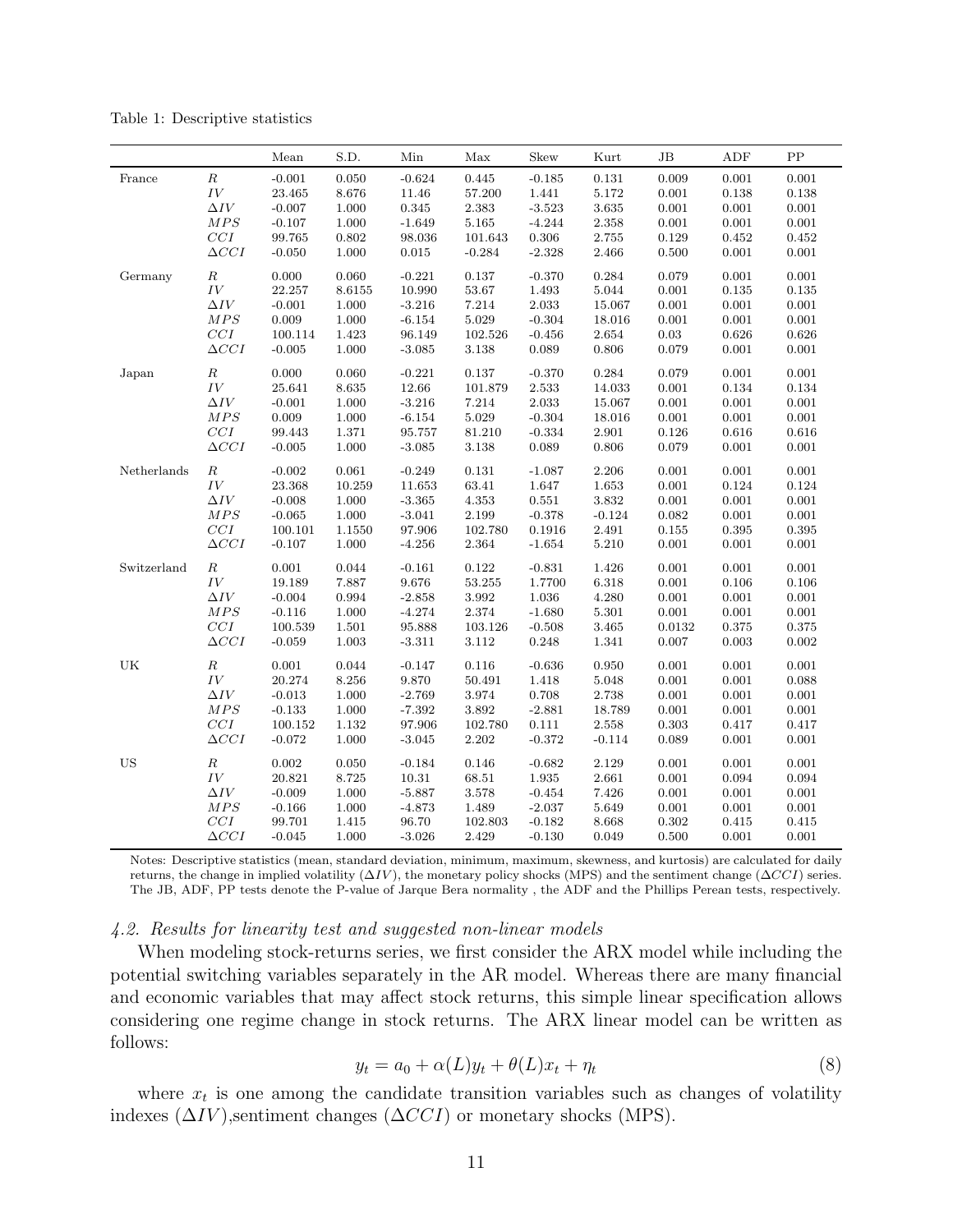Once the linearity hypothesis is rejected, we consider several STAR specifications including the selected transition variable in the transition function as a regressor. The associated underlying STAR model is as follows:

$$
y_t = a_0 + \sum_{i=1}^{p_1} \alpha_{1i} y_{t-i} + \sum_{i=1}^{p_2} \alpha_{2i} x_{t-i} + [a_1 + \sum_{i=1}^{p_1} \beta_{1i} y_{t-i} + \sum_{i=1}^{p_2} \beta_{2i} x_{t-i}] F(z_{t-d}) + \epsilon_t \tag{9}
$$

where  $z_{t-d}$  is the transition function.

To assess the relevance of STAR models, we present on Table [\(2\)](#page-11-0) the results of linearity tests along with the maximum lag order of the baseline AR(p) model and the delay parameter d of the transition variable. To determine the optimal lag, we estimate a fully parameterized linear model permitting a maximum of ten-lag length for all return series. The proper lags of AR models are reported in the first column of Table  $(2)$ , having the smallest  $AIC<sup>3</sup>$  $AIC<sup>3</sup>$  $AIC<sup>3</sup>$ .

Most of return series are best fitted with  $AR(1)$  or  $AR(2)$  linear models. Better, lagged MPS,  $\Delta IV$ , and  $\Delta CCI$  are used to identify the parameters of the transition function. It stands out from Table [\(4\)](#page-14-0) that stock returns depict a non-linear path as the p-values of linearity test are lower than the 5% critical value. It goes without saying that we have a minimum p-value for all countries, except for Switzerland and Netherlands. Such finding holds only when  $\Delta CCI$  and MPS are added as threshold variables. More interestingly, the results tend to show that  $\Delta IV$ , MPS, and  $\Delta CCI$  could be potential threshold variables. Furthermore, the optimal delay lags turn out to be either one or two in most cases. The results of the nested null hypotheses in Eq.[\(4\)](#page-8-0) are provided in Table [\(3\)](#page-12-0). Based on the decision rules discussed in Section 2.2., we conclude that returns series are better fitted with an ESTAR or a LSTAR model depending on the choice of the threshold variable.

|               | Linear<br>AR(p) |                |                 |                   | Transition variable |                |                 |                    |            |
|---------------|-----------------|----------------|-----------------|-------------------|---------------------|----------------|-----------------|--------------------|------------|
|               |                 | $R_{t-d}$      |                 | $\Delta IV_{t-d}$ |                     | $MPS_{t-d}$    |                 | $\Delta CCI_{t-d}$ |            |
|               |                 | d              | <i>p</i> -value | d                 | $p$ -value          | d              | <i>p</i> -value | d                  | $p$ -value |
| France        | $\overline{2}$  | $\overline{2}$ | $0.017**$       |                   | $0.004***$          |                | $0.008***$      |                    | $0.026**$  |
| Germany       | $\overline{2}$  |                | $0.011**$       |                   | $0.000***$          |                | $0.001***$      | $\overline{2}$     | $0.001***$ |
| Japan         |                 |                | $0.006***$      |                   | $0.001***$          | $\overline{2}$ | $0.019**$       | 4                  | $0.014**$  |
| Netherlands 2 |                 | $\overline{2}$ | $0.000***$      |                   | $0.000***$          | 5              | 0.123           |                    | $0.000***$ |
| Switzerland   |                 |                | $0.007***$      |                   | $0.000***$          |                | $0.030**$       | 5                  | 0.151      |
| UK            | 2               | $\overline{2}$ | $0.010**$       |                   | $0.000***$          |                | $0.007***$      |                    | $0.004***$ |
| <b>USA</b>    |                 |                | $0.000***$      |                   | $0.000***$          |                | $0.000***$      |                    | $0.012**$  |
|               |                 |                |                 |                   |                     |                |                 |                    |            |

<span id="page-11-0"></span>Table 2: Linearity tests

Note: The parameter  $p$  denotes the optimal lag order of the linear AR model that minimizes the  $AIC$  statistic and d denotes the selected delayed parameter which has the minimum p-value of the linearity LM test.

\* Significance at 10 % level.

\*\*Significance at 5% level.

\*\*\* Significance at 1% level.

<span id="page-11-1"></span><sup>&</sup>lt;sup>3</sup> According to [Liew and Venus](#page-24-15) [\(2005\)](#page-24-15), the AIC is found to be the best performing information criteria when it comes to determine the optimal lag order of an AR model as it minimizes the chance of underestimating the true lag length while maximizing the chance of recovering it. To save space, the results of the optimal lag of the AR model are not reported. They are available upon request.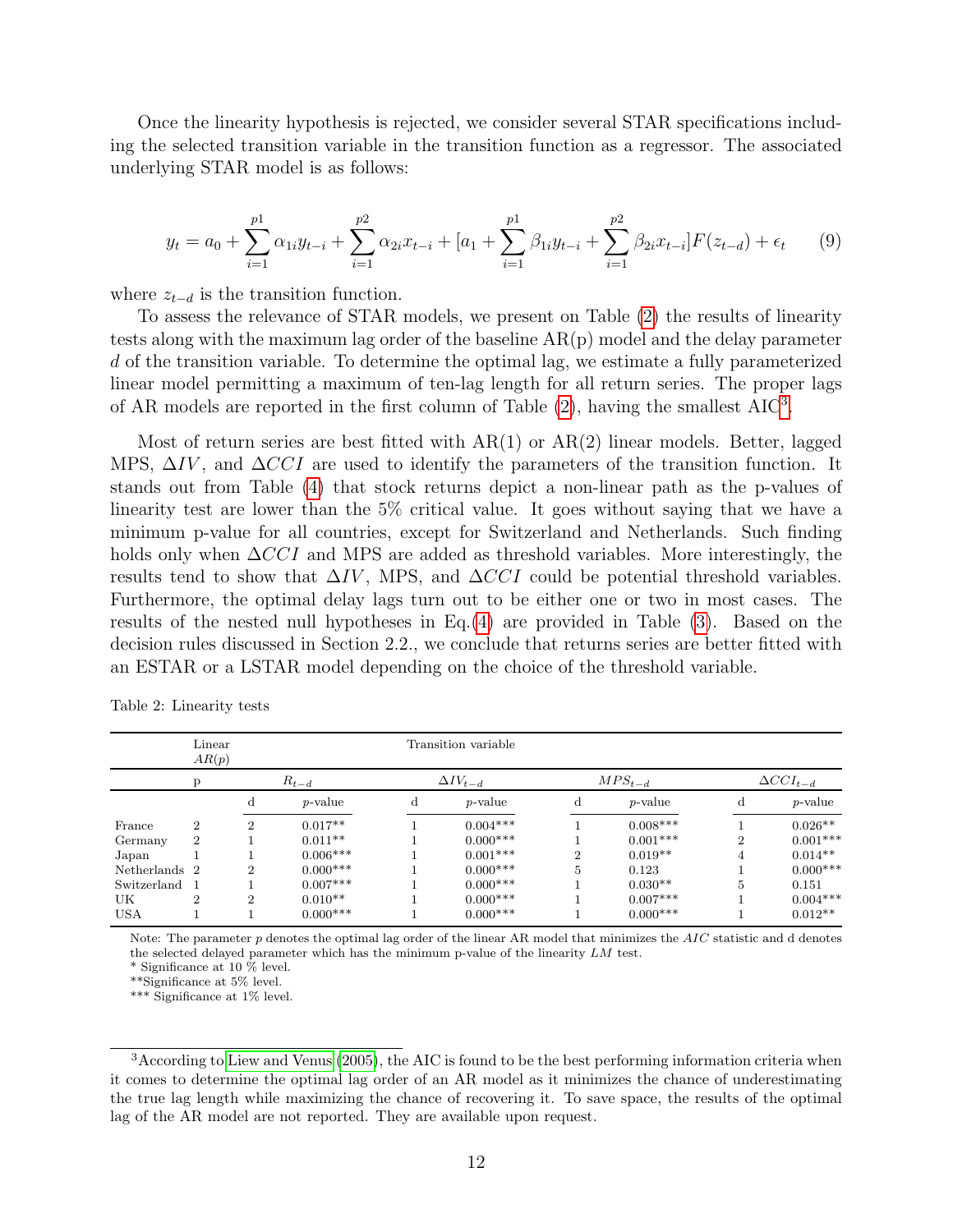|             | Transition variable $(R_{t-d})$ |                                   |                                  |                                                                                  |                |  |  |  |  |
|-------------|---------------------------------|-----------------------------------|----------------------------------|----------------------------------------------------------------------------------|----------------|--|--|--|--|
|             | $\boldsymbol{d}$                | $H_{0,1}$ : $\phi_3 = 0$          | $H_{0,2}: \phi_2 = 0/\phi_3 = 0$ | $H_{0,3}: \phi_1 = 0/\phi_2 = \phi_3 = 0$                                        | Selected model |  |  |  |  |
| France      | $\sqrt{2}$                      | 0.891                             | 0.037                            | $0.000*$                                                                         | <b>LSTAR</b>   |  |  |  |  |
| Germany     | $\mathbf 1$                     | 0.300                             | $0.019*$                         | 0.052                                                                            | <b>ESTAR</b>   |  |  |  |  |
| Japan       | 1                               | 0.059                             | 0.143                            | $0.020*$                                                                         | <b>LSTAR</b>   |  |  |  |  |
| Netherlands | $\overline{2}$                  | $0.000*$                          | 0.031                            | 0.219                                                                            | <b>LSTAR</b>   |  |  |  |  |
| Switzerland | $\mathbf{1}$                    | $0.003*$                          | 0.202                            | 0.275                                                                            | <b>LSTAR</b>   |  |  |  |  |
| UK          | $\overline{2}$                  | 0.525                             | $0.015*$                         | 0.028                                                                            | <b>ESTAR</b>   |  |  |  |  |
| <b>US</b>   | $\mathbf{1}$                    | $0.000*$                          | $0.000*$                         | $0.000*$                                                                         | <b>LSTAR</b>   |  |  |  |  |
|             |                                 |                                   |                                  | Transition variable $(\Delta IV_{t-d})$                                          |                |  |  |  |  |
|             | $\boldsymbol{d}$                | $H_{0,1}$ : $\phi_3 = 0$          |                                  | $H_{0,2}: \phi_2 = 0/\phi_3 = 0$ $H_{0,3}: \phi_1 = 0/\phi_2 = \phi_3 = 0$       | Selected model |  |  |  |  |
| France      | $\mathbf{1}$                    | 0.352                             | 0.033                            | $0.007*$                                                                         | <b>LSTAR</b>   |  |  |  |  |
| Germany     | $\mathbf{1}$                    | 0.416                             | $0.000*$                         | 0.097                                                                            | <b>ESTAR</b>   |  |  |  |  |
| Japan       | $\mathbf{1}$                    | 0.125                             | 0.138                            | $0.001*$                                                                         | <b>LSTAR</b>   |  |  |  |  |
| Netherlands | $\mathbf{1}$                    | 0.011                             | $0.000*$                         | 0.271                                                                            | <b>ESTAR</b>   |  |  |  |  |
| Switzerland | $\mathbf{1}$                    | 0.007                             | $0.005*$                         | 0.181                                                                            | <b>ESTAR</b>   |  |  |  |  |
| UK          | $\mathbf{1}$                    | 0.043                             | $0.001*$                         | 0.002                                                                            | <b>ESTAR</b>   |  |  |  |  |
| <b>US</b>   | $\mathbf{1}$                    | 0.035                             | $0.000*$                         | $0.000*$                                                                         | <b>LSTAR</b>   |  |  |  |  |
|             |                                 | Transition variable $(MPS_{t-d})$ |                                  |                                                                                  |                |  |  |  |  |
|             |                                 |                                   |                                  |                                                                                  |                |  |  |  |  |
|             | $\boldsymbol{d}$                | $H_{0,1}$ : $\phi_3 = 0$          | $H_{0,2}: \phi_2=0/\phi_3=0$     | $H_{0,3}: \phi_1 = 0/\phi_2 = \phi_3 = 0$                                        | Selected model |  |  |  |  |
| France      | $\mathbf{1}$                    | 0.819                             | 0.037                            | $0.000*$                                                                         | <b>LSTAR</b>   |  |  |  |  |
| Germany     | $\mathbf 1$                     | $0.002*$                          | 0.023                            | 0.459                                                                            | <b>LSTAR</b>   |  |  |  |  |
| Japan       | $\mathbf{1}$                    | 0.260                             | 0.298                            | $0.007*$                                                                         | <b>LSTAR</b>   |  |  |  |  |
| Netherlands | 5                               | 0.0566                            | 0.1132                           | 0.8928                                                                           | Linear         |  |  |  |  |
| Switzerland | $\mathbf{1}$                    | 0.300                             | $0.056*$                         | 0.067                                                                            | <b>ESTAR</b>   |  |  |  |  |
| UK          | $\mathbf{1}$                    | 0.051                             | 0.897                            | $0.002*$                                                                         | <b>LSTAR</b>   |  |  |  |  |
| <b>US</b>   | $\mathbf{1}$                    | 0.221                             | $0.000*$                         | $0.000*$                                                                         | <b>LSTAR</b>   |  |  |  |  |
|             |                                 |                                   |                                  | Transition variable $(\Delta CCI_{t-d})$                                         |                |  |  |  |  |
|             | $\boldsymbol{d}$                | $H_{0,1}$ : $\phi_3 = 0$          |                                  | $H_{0,2}$ : $\phi_2 = 0/\phi_3 = 0$ $H_{0,3}$ : $\phi_1 = 0/\phi_2 = \phi_3 = 0$ | Selected model |  |  |  |  |
| France      | $\mathbf{1}$                    | 0.138                             | $0.056*$                         | 0.146                                                                            | <b>ESTAR</b>   |  |  |  |  |
| Germany     | $\boldsymbol{2}$                | 0.152                             | $0.001*$                         | 0.201                                                                            | <b>ESTAR</b>   |  |  |  |  |
| Japan       | 4                               | 0.178                             | 0.012                            | $0.007*$                                                                         | <b>ESTAR</b>   |  |  |  |  |
| Netherlands | $\mathbf{1}$                    | $0.001*$                          | 0.014                            | 0.481                                                                            | <b>LSTAR</b>   |  |  |  |  |
| Switzerland | 5                               | $0.052*$                          | 0.520                            | 0.405                                                                            | Linear         |  |  |  |  |
| UK          | $\mathbf{1}$                    | 0.256                             | $0.006*$                         | 0.063                                                                            | <b>ESTAR</b>   |  |  |  |  |

<span id="page-12-0"></span>Table 3: Specifications of nonlinear models

Notes: The p-values of the nested tests  $H_{0,1}$ ,  $H_{0,2}$  and  $H_{0,3}$  serve to identify whether the STAR model is either an ESTAR or an LSTAR model. Asterisks indicate the lowest p-value among the three tests.

#### 4.3. Estimates of linear models

Before estimating the smooth transition the non-linear models, it is useful to unveil whether a linear relationship between stock returns and various threshold variables exists. To this purpose, we fit an AR model with and without exogenous regressors (see Table [4\)](#page-14-0). The main findings are the following: Firstly, the results are homogenous in terms of log likelihood and AIC. Indeed, it stands our from Table [\(4\)](#page-14-0) that models including exogenous variables appear with a higher value of log likelihood and a lower value of AIC when compared to models without exogenous variables, implying that the former outperform the latter.

Secondly, it is noticeable from Table [4](#page-14-0) that  $\Delta IV$  has a negative, albeit not statistically significant, effect on returns in five out of seven stocks markets. This implies that international equity returns are highly affected by the information content of the implied volatility indexes. Such findings lend support to [Campbell](#page-22-15) [\(1993\)](#page-22-15)'s theoretical asset pricing models in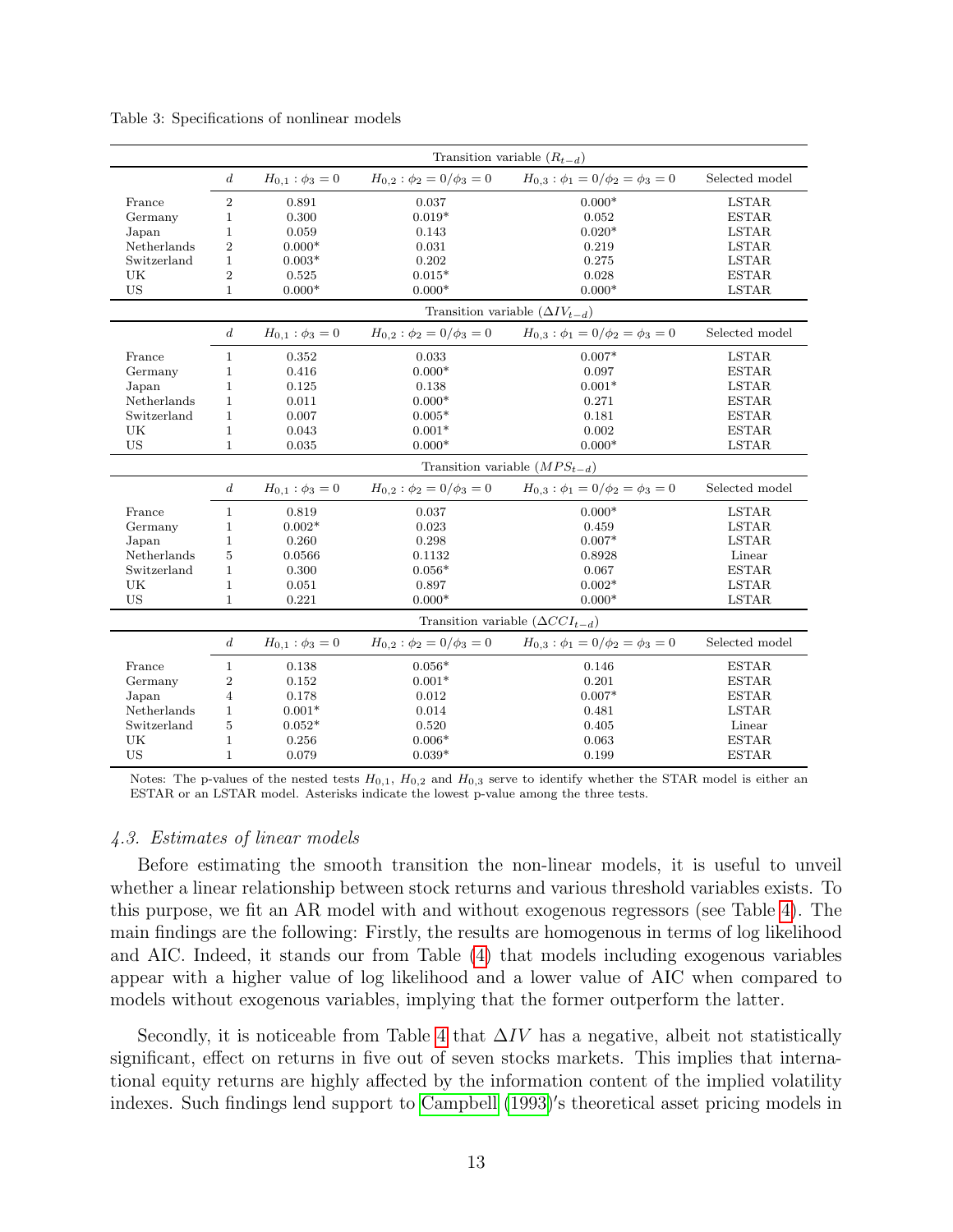which an unexpected change in market volatility will deteriorate the investment opportunity, bringing about a decrease in future stock returns. The only exception is Netherlands where the coefficient of  $\Delta IV$  is rather positive and statistically significant.

Thirdly, the estimates of AR models with MPS as exogenous regressors are depicted in the third column of Table [\(4\)](#page-14-0), which vary from one country to another. The coefficients of the lagged monetary shocks are positive and statistically significant for four out of seven market equities, except for Netherlands and Switzerland. Such findings indicate that prices fall in response to an unexpected decrease in the interest rate where the coefficient bears a negative sign. This raises the possibility that policy monetary actions may be counterproductive. Indeed, the positive relationship between MPS and the stock returns are consistent with the empirical results obtained by [Kurov](#page-23-7) [\(2010\)](#page-23-7).

Fourthly, for the linear AR- $\Delta CCI$  model, as expected, the estimated coefficient of  $\Delta CCI$ that measures the sensitivity of aggregated stock returns to the change in investor sentiment is positive and statistically significant for siw out of seven stock indexes, except for Switzerland. Our findings corroborated those of [Kurov](#page-23-7) [\(2010\)](#page-23-7) who came to the same conclusion. Consistently with our empirical findings, [Brown and Cliff](#page-22-10) [\(2004,](#page-22-10) [2005\)](#page-22-4) concluded that there was a positive relationship between the stock market performance and the sentiment index. The most likely explanation for the results was that when investors were optimistic, the market would be overvalued. Therefore, optimistic investors had to drive up prices, which would lead to positive returns. This was also consistent with the [Lee et al.](#page-23-9) [\(2002\)](#page-23-9)'s finding that when investor sentiment became more optimistic, they would hold more risky assets, which would raise market prices and increases expected returns. In other words, the positive association between the change in investor sentiment and the expected returns for most of indexes was driven by the hold-more effect [\(Lee et al.](#page-23-9) [\(2002\)](#page-23-9)). In contrast, the relationship between returns and lagged sentiment changes was negative and statistically significant at 10% level for the SMI returns series, thereby indicating that every mispricing had to be instantaneously corrected by declining future returns. These findings show that the negative impact of sentiment changes on expected returns was associated with the price-pressure effect on expected returns. Indeed, when investors overreacted, this would induces price pressure, which depicted future returns [\(Lee et al.](#page-23-9)  $(2002)$  for more explanation).

Finally, when comparing all the linear models with the designed exogenous regressors among others, the linear AR- $\Delta$ CCI model generally performes far better than the other augmented AR models regarding the Likelihood Ratio (LR).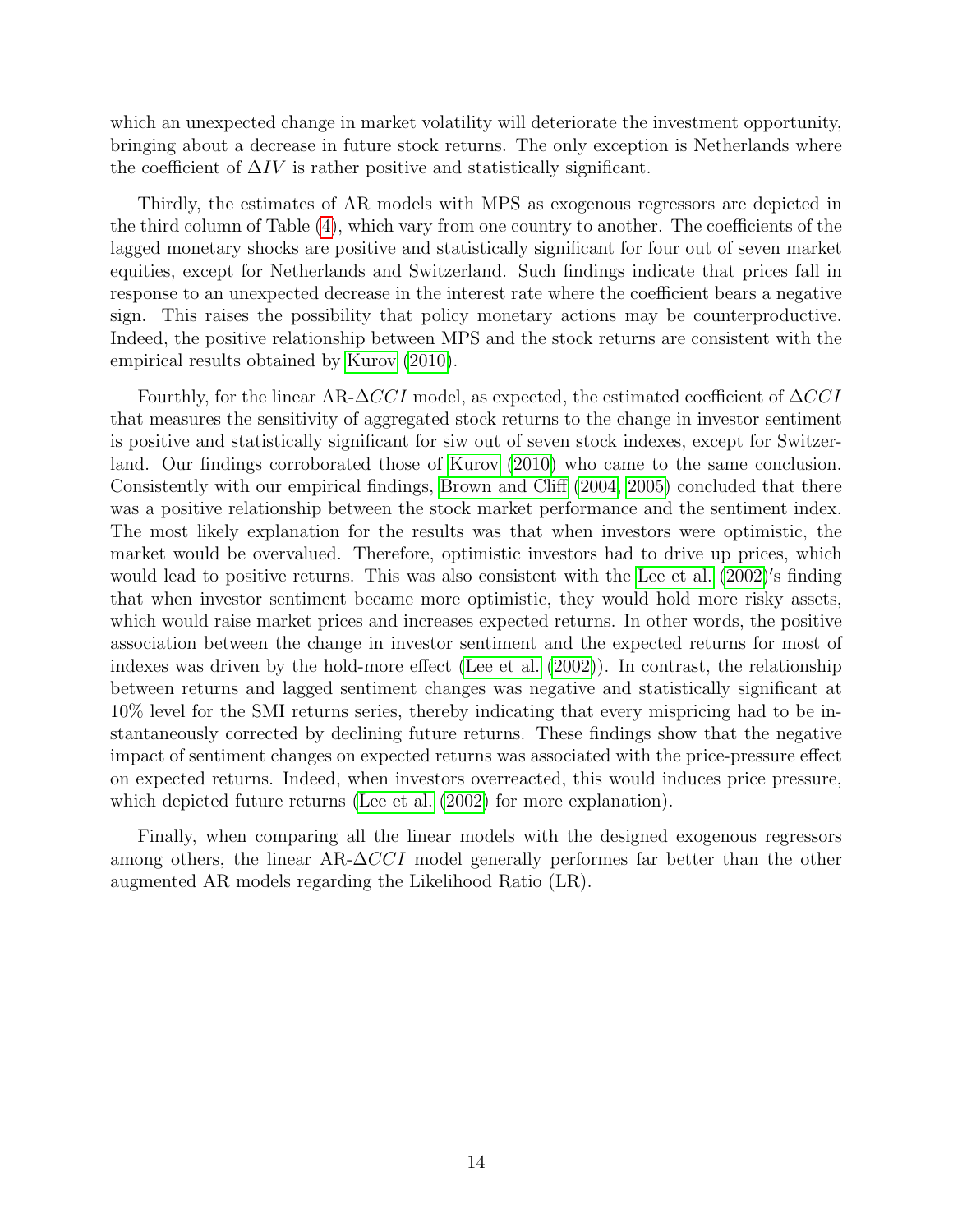|                            | Linear              |                      |                      | Linear + $\Delta IV$ |                        | Linear $+ MPS$      |                      | Linear + $\Delta CCI$  |  |
|----------------------------|---------------------|----------------------|----------------------|----------------------|------------------------|---------------------|----------------------|------------------------|--|
|                            | coeff               | $p$ -value           | $\mathrm{coeff}$     | $p$ -value           | $\mathrm{coeff}$       | $p$ -value          | $\mathrm{coeff}$     | $p$ -value             |  |
| France                     |                     |                      |                      |                      |                        |                     |                      |                        |  |
| $\rm{c}$                   | $-0.001$            | 0.845                | $-0.001$             | 0.829                | 0.000                  | 0.925               | 0.000                | 0.980                  |  |
| $\alpha_1$                 | 0.095               | 0.205                | 0.036                | 0.764                | 0.093                  | 0.212               | 0.014                | 0.854                  |  |
| $\alpha_2$                 | $-0.044$            | 0.561                | $-0.024$             | 0.766                | $-0.061$               | 0.416               | $-0.098$             | 0.188                  |  |
| $\theta_1$                 |                     |                      | $-0.004$             | 0.525                | 0.011                  | $0.004***$          | 0.017                | $0.000***$             |  |
| LL                         | 263.94              |                      | 264.14               |                      | 267.96                 |                     | 272.44               |                        |  |
| <b>AIC</b>                 | $-519.87$           |                      | $-518.28$            |                      | $-525.91$<br>$8.04***$ |                     | $-534.88$<br>$17***$ |                        |  |
| $_{LR}$                    |                     |                      | 0.4                  |                      |                        |                     |                      |                        |  |
| Germany                    |                     |                      |                      |                      |                        |                     |                      |                        |  |
| $\boldsymbol{c}$           | 0.003               | 0.558                | 0.003                | 0.675                | 0.004                  | 0.415               | 0.003                | 0.505                  |  |
| $\alpha_1$                 | 0.104               | 0.161                | 0.071                | 0.518                | 0.097                  | 0.190               | 0.029                | 0.698                  |  |
| $\alpha_2$<br>$\theta1$    | $-0.056$            | 0.452                | $-0.052$<br>$-0.003$ | 0.485<br>0.675       | $-0.062$<br>0.010      | 0.406<br>$0.004***$ | $-0.134$<br>0.018    | $0.071*$<br>$0.000***$ |  |
| LL                         | 239.78              |                      | 239.87               |                      | 241.81                 |                     | 246.85               |                        |  |
| <b>AIC</b>                 | $-471.56$           |                      | $-469.74$            |                      | $-473.62$              |                     | $-483.71$            |                        |  |
| $_{LR}$                    |                     |                      | 0.18                 |                      | $4.06**$               |                     | $14.14***$           |                        |  |
|                            |                     |                      |                      |                      |                        |                     |                      |                        |  |
| Japan<br>$\boldsymbol{c}$  | 0.000               | 0.988                | 0.000                | 0.987                | 0.001                  | 0.855               | $-0.259$             | 0.995                  |  |
| $\alpha$ 1                 | 0.126               | $0.085*$             | 0.117                | 0.149                | 0.136                  | 0.067               | 0.046                | 0.534                  |  |
| $\theta_1$                 |                     |                      | $-0.001$             | 0.771                | 0.009                  | $0.054*$            | 0.016                | $0.000***$             |  |
| $\mathop{\rm LL}\nolimits$ | 256.16              |                      | 256.21               |                      | 258.05                 |                     | 261.68               |                        |  |
| <b>AIC</b>                 | $-506.33$           |                      | $-504.41$            |                      | $-506.1$               |                     | $-515.36$            |                        |  |
| $_{LR}$                    |                     |                      | 0.1                  |                      | $3.68**$               |                     | $11.04***$           |                        |  |
| ${\bf Netherlands}$        |                     |                      |                      |                      |                        |                     |                      |                        |  |
| $\boldsymbol{c}$           | $-0.002$            | 0.731                | $-0.002$             | 0.793                | $-0.002$               | 0.697               | $-0.001$             | 0.850                  |  |
| $\alpha_1$                 | 0.104               | 0.158                | 0.103                | 0.159                | 0.112                  | 0.140               | 0.038                | 0.607                  |  |
| $\alpha_2$                 | $-0.012$            | 0.733                | 0.155                | 0.114                | $-0.011$               | 0.881               | $-0.099$             | 0.194                  |  |
| $\theta_1$                 |                     |                      | 0.013                | $0.036**$            | $-0.002$               | 0.621               | 0.014                | $0.003***$             |  |
| LL                         | 250.82              |                      | 252.65               |                      | 250.94                 |                     | 254.52               |                        |  |
| AIC                        | $-493.63$           |                      | $-495.29$            |                      | $-491.88$              |                     | $-499.29$            |                        |  |
| LR                         |                     |                      | 3.66                 |                      | 0.24                   |                     | $7.4***$             |                        |  |
| Switzerland                |                     |                      |                      |                      |                        |                     |                      |                        |  |
| $\boldsymbol{c}$           | 0.001               | 0.714                | 0.000                | 0.708                | 0.003                  | 0.453               | 0.002                | 0.498                  |  |
| $\alpha_1$                 | 0.180               | $0.013**$            | 0.112                | 0.189                | 0.189                  | 0.011               | 0.122                | $0.097*$               |  |
| $\theta_1$                 |                     |                      | $-0.006$             | 0.104                | $-0.077$               | 0.304               | $-0.133$             | $0.077*$               |  |
| LL<br><b>AIC</b>           | 312.54<br>$-619.08$ |                      | 313.88<br>$-619.76$  |                      | 319.08<br>$-628.17$    |                     | 319<br>$-628$        |                        |  |
| LR                         |                     |                      | 2.68                 |                      | 13.08***               |                     | $12.92***$           |                        |  |
|                            |                     |                      |                      |                      |                        |                     |                      |                        |  |
| UK                         |                     |                      |                      |                      |                        |                     |                      |                        |  |
| $\boldsymbol{c}$           | 0.001<br>$-0.004$   | 0.863<br>$\,0.558\,$ | 0.000<br>$-0.189$    | 0.886<br>$0.054*$    | 0.001<br>$-0.045$      | 0.675<br>0.546      | $-0.001$<br>$-0.141$ | 0.559<br>$0.056*$      |  |
| $\alpha_1$                 | $-0.022$            | 0.771                | $-0.011$             | 0.878                | $-0.080$               | 0.327               | $-0.103$             | 0.152                  |  |
| $\alpha_2$<br>$\theta_1$   |                     |                      | $-0.009$             | $0.003***$           | 0.005                  | 0.120               | 0.013                | $0.000***$             |  |
| LL                         | 309.79              |                      | 311.96               |                      | 310.95                 |                     | 320.24               |                        |  |
| AIC                        | $-611.57$           |                      | -613.93              |                      | $-611.89$              |                     | $-630.48$            |                        |  |
| $_{LR}$                    |                     |                      | $4.34**$             |                      | 2.32                   |                     | $20.9***$            |                        |  |
| US                         |                     |                      |                      |                      |                        |                     |                      |                        |  |
| $\boldsymbol{c}$           | 0.002               | 0.532                | 0.002                | 0.570                | 0.004                  | 0.333               | 0.003                | 0.398                  |  |
| $\alpha_1$                 | 0.051               | 0.484                | 0.028                | 0.777                | 0.004                  | 0.959               | $-0.043$             | 0.558                  |  |
| $\theta_1$                 |                     |                      | $-0.001$             | 0.797                | 0.009                  | $0.016**$           | 0.015                | $0.000***$             |  |
| LL                         | 296.08              |                      | 294.63               |                      | 297.35                 |                     | $303\,$              |                        |  |
| AIC                        | $-555.16$           |                      | $-581.27$            |                      | $-586.69$              |                     | $-598.6$             |                        |  |
| $_{LR}$                    |                     |                      | $-2.9$               |                      | 2.54                   |                     | $13.84***$           |                        |  |

<span id="page-14-0"></span>Table 4: Estimates of linear models

Note: This table presents the estimation results of simple linear AR and the ARX models. The constant term c stands for  $a_0$  when it comes to an AR(p)model and it stands for  $a_0 + \theta_0$  for an ARX model. The log likelihood ratio (LR) denotes the log likelihood ratio of  $H_0: y_t = \alpha_0 + \alpha(L)y_t + \eta_t$  versus  $H_1: y_t = \alpha_0 + \alpha(L)y_t + \theta(L)x_t + \eta_t.$ 

\* Significance at 10 % level.

\*\*Significance at 5% level.

\*\*\* Significance at 1% level.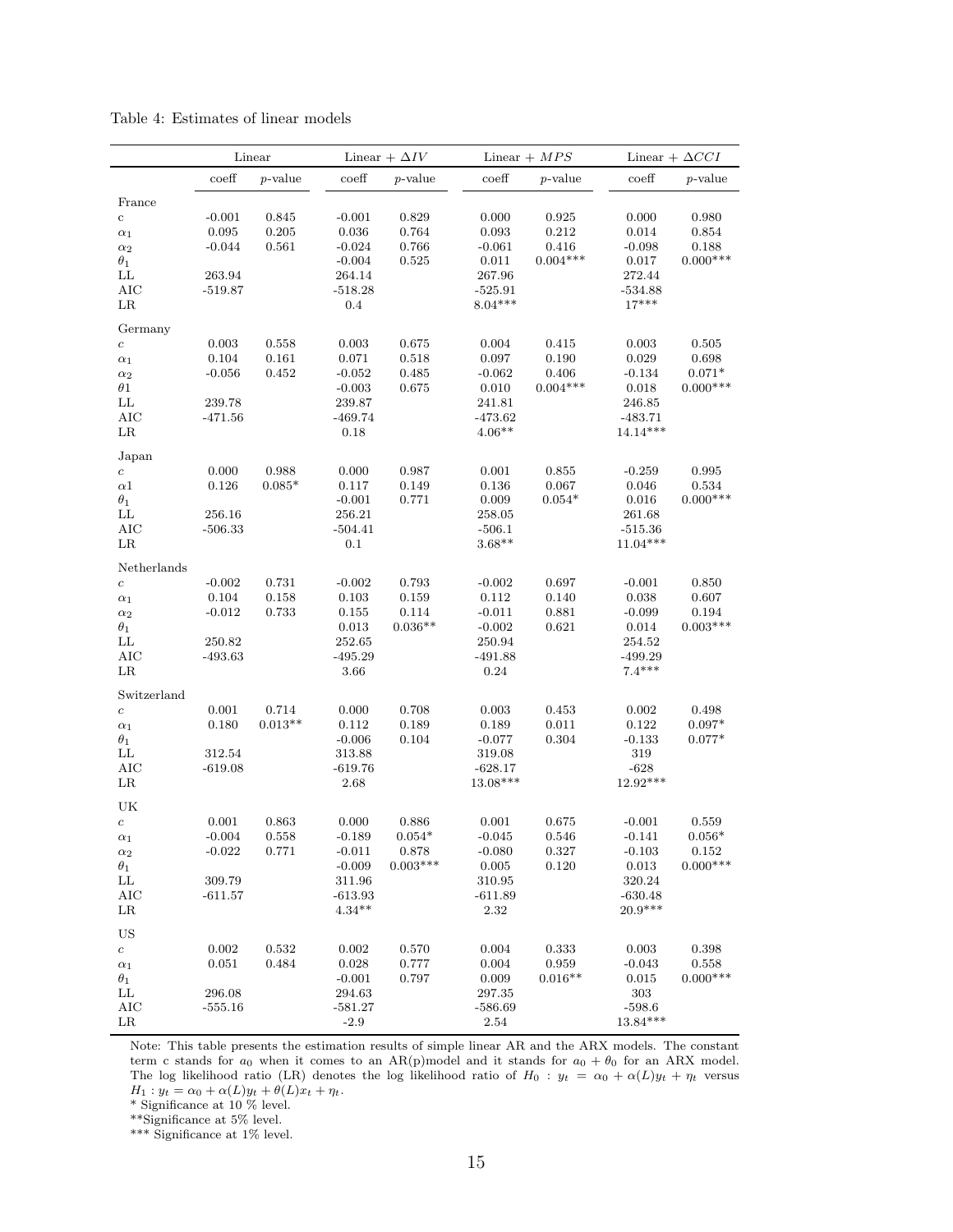#### 4.4. Estimates of nonlinear models

Table [5](#page-17-0) reports the estimated results of STAR models formed by different specifications of transition variables, namely, $R_{t-d}$ ,  $\Delta IV_{t-d}$ ,  $MPS_{t-d}$ ,  $\Delta CCI_{t-d}$ . As far as STAR- $R_{t-d}$  is concerned, our results indicate that lagged returns can act as observable economic variables that govern the transition of stock returns from one regime to another. The estimates of  $\gamma$ that can be interpreted as the speed of transition between the two extreme regimes range from 1.42 to 27.46 for the seven indexes, they are statistically significant at 5% only for two indexes. At the extremes, the coefficients of lagged returns appear with the opposite sign and statistically at 1% level for France, Japan and Netherlands, Switzerland, and the USA implying a nonlinear return process. For the UK and Germany, the coefficients estimates of lagged returns are not statistically significant. Indeed, for most value of returns above or below the threshold parameter, the returns appear to follow a random walk, indicating that there is no predictability in security prices.

As for the STAR- $\Delta IV_{t-d}$  model, the transition parameter  $\gamma$  estimates have the expected positive sign for all countries while being strongly important only for Japan and the UK. It is worth noting that the estimates of  $\gamma$  are far from being statistically significant for the remaining countries which would indicate that the model switches between the regimes very fast. This is in favor of using TAR models that assume a sharp switch between lower and upper regimes of stock returns.  $c_1$  and  $c_2$  stand for the threshold parameters that indicate the half-way point between the two regimes.

More specifically, non-linear models that have one threshold parameter c1 are referred to as LSTAR models. This parameter turns to be statistically significant at 1% level for France and Switzerland, while those who have two threshold constants  $c_1$  and  $c_2$  are specified as ESTAR models. According to the results, the fitted models happen to be LSTAR for five out of seven stock markets, which lend support to the hypothesis of an asymmetric behavior of stock returns in these countries.

When stock returns are modeled by STAR models with lagged volatility risk changes as transition variable, we find some evidence that the change in volatility indexes affects the dynamics of the stock returns. In the low stock-return regime, the innovation in the implied volatility indexes  $\Delta IV$  has a large negative impact on the stock index returns for France, Germany, Switzerland and the UK. That is to say, if  $\Delta IV$  increases up to the threshold parameter, stock returns decrease. In the extreme high stock-return regime and when  $\Delta IV$  is above the threshold, the stock returns are positive for France, Germany, Japan, Netherlands and the UK, implying that an extreme high level of investor fear gauge makes profitable trading opportunities for long positions. This supports the results in [Giot](#page-23-5) [\(2005\)](#page-23-5), who pointed out that very high levels of the volatility index would indicate an oversold stock market, leading to positive future returns. This means that an extremely high level of volatility risk show profitable buying opportunities. Further, The test for no remaining non-linearity reveals that a model with two regimes governed by the volatility risk change adequately explains the nonlinear dynamic of stock returns in five out of seven market indexes.

The estimation results of the STAR-MPS model have also some crucial findings. Blatantly, the estimated stock returns are again time varying and characterized by both expansion and contraction phases of stock markets. As expected, the rate transition  $\gamma$  is positive and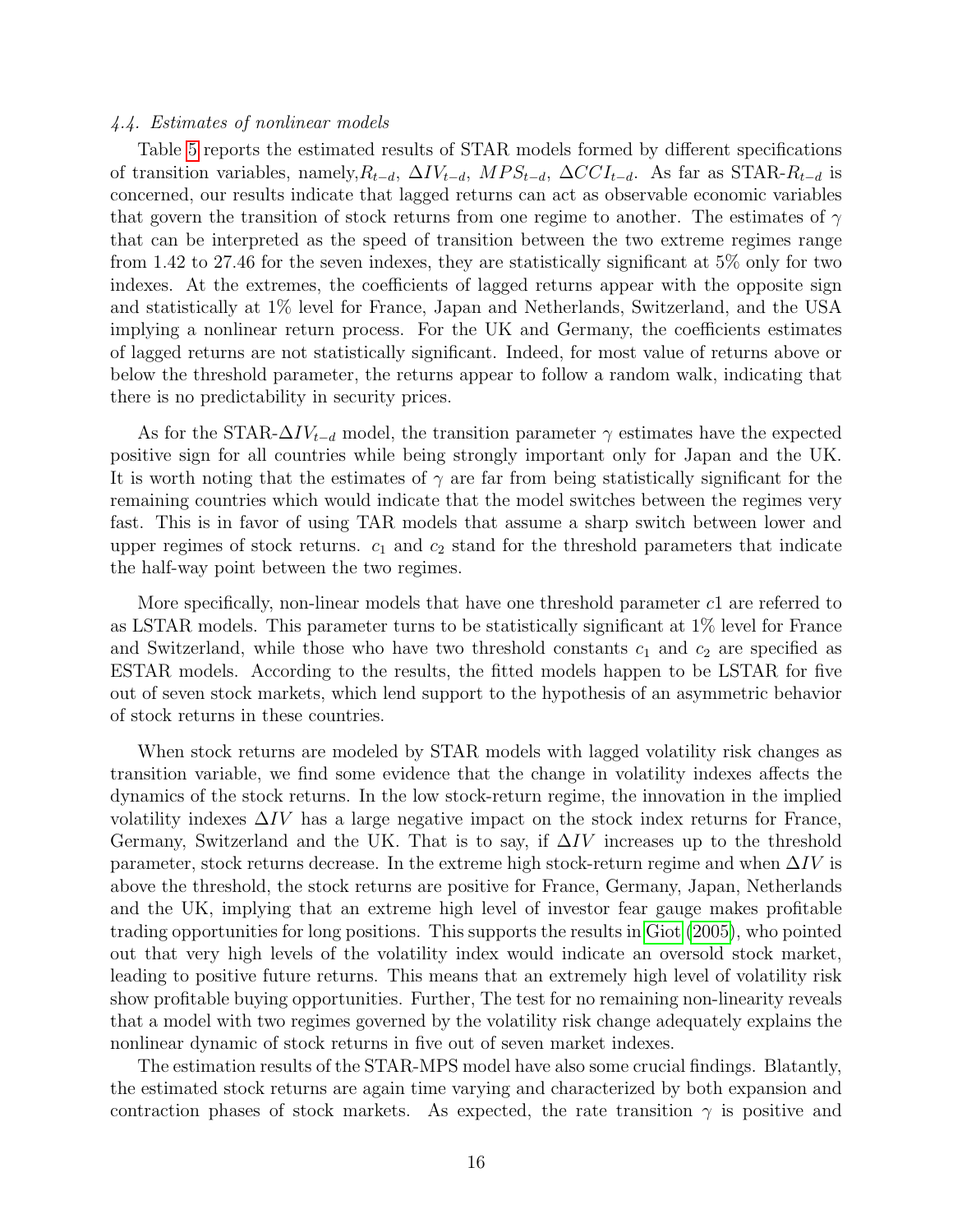statistically significant for four out of six indexes, revealing that the model shifts between two regimes smoothly. Moreover, the estimated threshold c1 value is negative and significant at 10% level for most countries.

Besides, the signs of all coefficients appear consistent with the empirical monetary policy literature. The coefficient for the threshold variable (MPS) bears a positive sign in low-return regime, albeit such coefficient appears statistically significant only for the US. However, it bears a negative and statistically significant for the high-return regime, except for the US. Such a finding implies that the response of the stock market to monetary shocks switches signs from positive to negative, suggesting that unexpected cuts in the policy interest rate over the threshold value would affects negatively the performance of stock market. Again, this phenomenon is more pronounced when it comes to the STAR-MPS model.

In addition, the lagged returns have a significant effect on monetary policy decision in the low extreme regime of stock returns for France, Switzerland and the UK. This indicates that when the stock returns are very low, a decrease in lagged returns should positively affects monetary authority response by decreasing the short interest rate, which can significantly increase future returns. Conversely, when the equity returns are large, the impact of lagged returns on policy monetary action is much smaller than the impact when returns are in the extreme low regime. In other words, stock returns became more sensitive to a change in the short interest rate in the low regime. The probable reason is that when the given market is declined and returns are extremely low, the impacts is stronger for agents that are more financially constrained. This finding is broadly consistent with that of [Hsu and Chiang](#page-23-6) [\(2011\)](#page-23-6) who find that monetary policy might have asymmetric effects on stock returns.

More interestingly, our results show that the null hypothesis of no-remaining non-linearity cannot be rejected at the conventional risk levels for the STAR models with the lagged MPS for five countries. This implies that the suggested nonlinear models with lagged MPS capture the non-linear dynamics in stock returns.

Regarding the STAR- $\Delta CCI_{t-d}$  model, the transition parameters are significant for four countries and take small value for most indexes, which suggests a slow transition between the two regimes. Regime 1 is when the  $\Delta CCI$  is low. In this case, the stock returns are negative for Netherlands and the US. On the other hand, regime 2 is when the  $\Delta CCI$  is high and the stock returns now become positive for these indexes. These effects are consistent with [Dridi](#page-22-11) [and Germain](#page-22-11) [\(2004\)](#page-22-11) and [Chen et al.](#page-22-13) [\(2013\)](#page-22-13) who documented positive and negative effects of investor sentiment on return in the regimes of high and low extreme returns, respectively. Nevertheless, the picture is completely different for Japan and the UK. In particular, regime 1 applies when sentiment indexes are low and stock returns are positive. In contrast, regime 2 takes effects when the sentiment change is high and the stock return is now negative. This result is quite different from the findings of [Chen et al.](#page-22-13) [\(2013\)](#page-22-13). A high level of optimism will increase future returns while low level of investor sentiment will decrease stock returns. However, but it appears to be consistent with those provided by [Lee et al.](#page-23-9) [\(2002\)](#page-23-9) who stated that higher (resp. lower) returns wee associated with a large increase (resp. decrease) in sentiment shift. These findings lend support to the basic implication of the Friedman effect, which implies that asset prices tend to be negatively affected when the noise traders'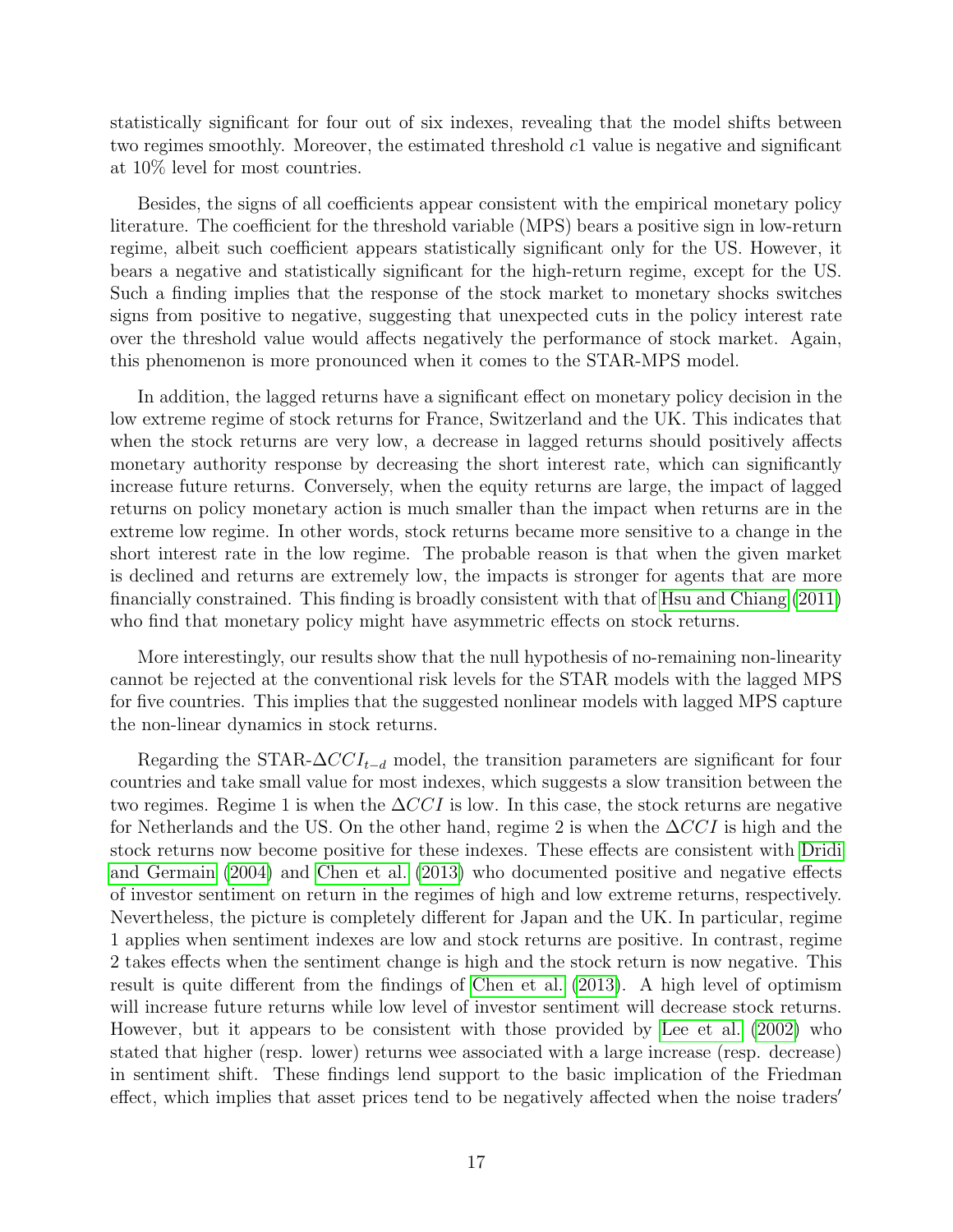misperceptions become more severe. The results of the of no-remaining non-linearity show that STAR models augmented with a sentiment change indicator as transition variable can adequately describe the dynamic characteristics of stock returns.

| Transition functions       |                  |         |             |                       |                                                          |         |                         |         |  |  |
|----------------------------|------------------|---------|-------------|-----------------------|----------------------------------------------------------|---------|-------------------------|---------|--|--|
|                            |                  |         |             |                       |                                                          |         |                         |         |  |  |
|                            | Lagged returns   |         | $\Delta IV$ |                       | <b>MS</b>                                                |         | $\overline{\Delta CCI}$ |         |  |  |
|                            | Coeff            | P-value | Coeff       | $\overline{P}$ -value | $\mathrm{Co}e\overline{\mathrm{f}}\overline{\mathrm{f}}$ | P-value | Coeff                   | P-value |  |  |
|                            |                  |         |             |                       |                                                          |         |                         |         |  |  |
| France                     |                  |         |             |                       |                                                          |         |                         |         |  |  |
| a0                         | 0.2018           | 0.0030  | 3.6375      | 0.3297                | 0.1470                                                   | 0.0142  | 0.0588                  | 0.0021  |  |  |
| $\alpha_{11}$              | 0.3690           | 0.4092  | 0.6948      | 0.7222                | 0.0346                                                   | 0.8609  | 1.0828                  | 0.0009  |  |  |
| $\alpha_{12}$              | 1.1680           | 0.0042  | $0.9072\,$  | 0.4090                | 0.5848                                                   | 0.0096  | 0.0804                  | 0.0561  |  |  |
| $\alpha_{21}$              |                  |         | 0.3764      | 0.0052                | 0.0709                                                   | 0.0020  | 0.5318                  | 0.0931  |  |  |
| a1                         | 0.2063           | 0.0025  | 6.7357      | 0.3502                | 0.1489                                                   | 0.0138  | 0.0780                  | 0.0011  |  |  |
| $\beta_{11}$               | 0.0081           | 0.9660  | 1.3818      | 0.7033                | 0.0637                                                   | 0.7675  | 1.4269                  | 0.0015  |  |  |
| $\beta_{12}$               | 1.1158           | 0.0082  | 1.5243      | 0.4603                | 0.6319                                                   | 0.0092  | 0.5213                  | 0.1877  |  |  |
| $\beta_{21}$               |                  |         | 0.2098      | 0.3128                | 0.0605                                                   | 0.0104  | 0.0510                  | 0.1087  |  |  |
| $\gamma$                   | 27.4600          | 0.4904  | 0.1571      | 0.3570                | 11.0471                                                  | 0.3433  | 1.5755                  | 0.0075  |  |  |
| $\mathop{\rm c}\nolimits1$ | 0.0800           | 0.0000  | 1.0154      | 0.0000                | 1.1071                                                   | 0.0000  | 0.2637                  | 0.8048  |  |  |
| $\mathbf{c}2$              |                  |         |             |                       |                                                          |         | 0.2598                  | 0.8077  |  |  |
| $\mathbf{R}2$              | 0.0837           |         | 0.0601      |                       | 0.1718                                                   |         | 0.2022                  |         |  |  |
| auto                       | 0.0431           |         | 0.1884      |                       | 0.7059                                                   |         | 0.1011                  |         |  |  |
| nonlin                     | $0.1017***$      |         | 0.0689      |                       | 0.7050                                                   |         | 0.2936                  |         |  |  |
| LM                         | 0.0058           |         | 0.0035      |                       | 0.1250                                                   |         | 0.0021                  |         |  |  |
| JB                         | 0.0000           |         | 0.1167      |                       | 0.0475                                                   |         | 0.0761                  |         |  |  |
| Germany                    |                  |         |             |                       |                                                          |         |                         |         |  |  |
| a <sub>0</sub>             | 0.1937           | 0.1708  | 0.0052      | 0.2788                | 0.1105                                                   | 0.0093  | 0.0026                  | 0.5920  |  |  |
| $\alpha_{11}$              | 1.0623           | 0.1804  | 0.0392      | 0.7562                | 0.1872                                                   | 0.2670  | 0.1027                  | 0.2024  |  |  |
| $\alpha_{21}$              |                  |         | 0.0046      | 0.5546                | 0.0471                                                   | 0.0026  | 0.0214                  | 0.0006  |  |  |
| a1                         | 0.2011           | 0.1580  | 0.1417      | 0.0002                | 0.1088                                                   | 0.0109  | 0.0311                  | 0.2155  |  |  |
| $\beta_{11}$               | 0.9984           | 0.2132  | 1.5381      | 0.0654                | 0.1660                                                   | 0.3831  | 0.7753                  | 0.0010  |  |  |
| $\beta_{21}$               |                  |         | 0.0586      | 0.1000                | 0.0417                                                   | 0.0242  | 0.0059                  | 0.6259  |  |  |
|                            | 2.7929           | 0.0505  | 27.8100     | 0.9493                | 11.4180                                                  | 0.4156  | 21.6192                 | 0.8612  |  |  |
| c1                         | 0.1010           | 0.0048  | 2.3910      | 0.0000                | 1.0220                                                   | 0.0000  | 2.0276                  | 0.0000  |  |  |
| $\mathbf{c}2$              |                  |         | 3.1589      | 0.7206                |                                                          |         | 1.7605                  | 0.0000  |  |  |
| $\mathbf{R}2$              | 0.0501           |         | 0.1064      |                       | 0.0902                                                   |         | 0.1601                  |         |  |  |
| auto                       | 0.2291           |         | 0.6690      |                       | 0.0172                                                   |         | 0.1249                  |         |  |  |
| nonlin                     | 0.2652           |         | 0.3640      |                       | 0.0129                                                   |         | 0.2369                  |         |  |  |
| LM                         | 0.0030           |         | 0.0132      |                       | 0.2600                                                   |         | 0.0988                  |         |  |  |
| JB                         | $\boldsymbol{0}$ |         | $\theta$    |                       | $\boldsymbol{0}$                                         |         | $\theta$                |         |  |  |
| Japan                      |                  |         |             |                       |                                                          |         |                         |         |  |  |

<span id="page-17-0"></span>Table 5: Non linear models estimates

Continued on next page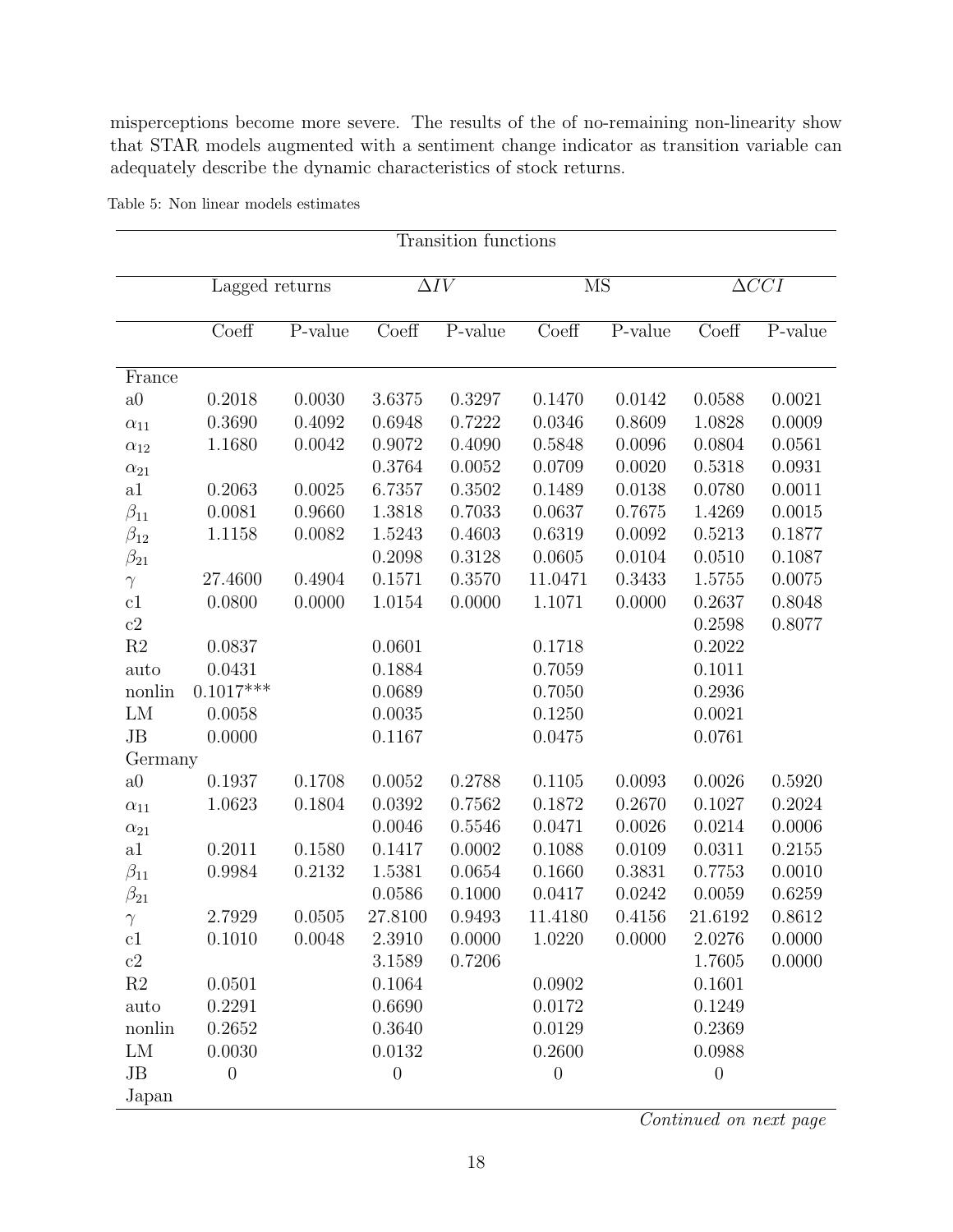| Transition functions |                           |         |         |                        |                        |         |        |              |  |
|----------------------|---------------------------|---------|---------|------------------------|------------------------|---------|--------|--------------|--|
|                      | Lagged returns            |         |         | $\overline{\Delta IV}$ | $\overline{\text{MS}}$ |         |        | $\Delta CCI$ |  |
|                      | $\overline{\text{Coeff}}$ | P-value | Coeff   | P-value                | Coeff                  | P-value | Coeff  | $P-value$    |  |
| a0                   | 0.0413                    | 0.0097  | 0.5557  | 0.4785                 | 0.2992                 | 0.0476  | 0.0001 | 0.8076       |  |
| $\alpha_{11}$        | 0.6803                    | 0.0013  | 1.6503  | 0.1643                 | 0.6457                 | 0.2056  | 0.1343 | 0.0761       |  |
| $\alpha_{21}$        |                           |         | 0.0919  | 0.3610                 | 0.0741                 | 0.0093  | 0.0042 | 0.4080       |  |
| a1                   | 0.0439                    | 0.0169  | 1.2528  | 0.1111                 | 0.3100                 | 0.0419  | 0.5099 | 0.0777       |  |
| $\beta_{11}$         | 0.6068                    | 0.0250  | 3.8962  | 0.0016                 | 0.5965                 | 0.2644  | 0.7207 | 0.3819       |  |
| $\beta_{21}$         |                           |         | 0.0387  | 0.0000                 | 0.0729                 | 0.0108  | 0.1909 | 0.0649       |  |
| $\gamma$             | 20.9100                   | 0.4967  | 0.3519  | 0.0000                 | 1.2742                 | 0.0352  | 6.0895 | 0.6147       |  |
| c1                   | 0.0151                    | 0.0738  | 0.7133  | 0.6738                 | 2.4064                 | 0.0099  | 1.8127 | 0.0000       |  |
| $\mathrm{c}2$        |                           |         |         |                        |                        |         | 3.1996 | 0.0000       |  |
| $\mathbf{R}2$        | 0.0641                    |         | 0.1213  |                        | 0.0997                 |         | 0.1079 |              |  |
| auto                 | 0.1266                    |         | 0.3924  |                        | 0.5611                 |         | 0.3688 |              |  |
| nonlin               | 0.9143                    |         | 0.0462  |                        | $0.0712**$             |         | 0.3914 |              |  |
| LM                   | 0.2708                    |         | 0.1456  |                        | 0.6589                 |         | 0.0759 |              |  |
| JB                   | 0.4739                    |         | 0.7043  |                        | 0.4910                 |         | 0.1118 |              |  |
| Netherlands          |                           |         |         |                        |                        |         |        |              |  |
| a0                   | 3.5228                    | 0.0004  | 0.0014  | 0.7578                 |                        |         | 0.3757 | 0.0354       |  |
| $\alpha_{11}$        | 2.1914                    | 0.0052  | 0.0935  | 0.2162                 |                        |         | 0.1155 | 0.6454       |  |
| $\alpha_{12}$        | 15.3791                   | 0.0003  | 0.0097  | 0.4467                 |                        |         | 0.3813 | 0.2269       |  |
| $\alpha_{21}$        |                           |         | 0.0180  | 0.0464                 |                        |         | 0.1671 | 0.0297       |  |
| a1                   | 3.5236                    | 0.0004  | 0.2350  | 0.2733                 |                        |         | 0.3892 | 0.0332       |  |
| $\beta_{11}$         | 2.0968                    | 0.0072  | 0.0539  | 0.9291                 |                        |         | 0.2124 | 0.4718       |  |
| $\beta_{12}$         | 15.4657                   | 0.0003  | 10.3422 | 0.1912                 |                        |         | 0.5703 | 0.0986       |  |
| $\beta$ 21           |                           |         | 0.4029  | 0.1916                 |                        |         | 0.1688 | 0.0247       |  |
| $\gamma$             | 14.5633                   | 0.5056  | 2.5857  | 0.8684                 |                        |         | 3.0740 | 0.0363       |  |
| c1                   | 0.1905                    | 0.0000  | 2.2456  | 0.0134                 |                        |         | 1.5953 | 0.0000       |  |
| $\mathrm{c}2$        |                           |         | 3.2194  | 0.0000                 |                        |         |        |              |  |
| R2                   | 0.1162                    |         | 0.1641  |                        |                        |         | 0.1409 |              |  |
| auto                 | 0.0017                    |         | 0.1450  |                        |                        |         | 0.0474 |              |  |
| nonlin               | 0.2883                    |         | 0.1972  |                        |                        |         | 0.1043 |              |  |
| LM                   | 0.0117                    |         | 0.0402  |                        |                        |         | 0.0000 |              |  |
| JB                   | 0.0000                    |         | 0.0000  |                        |                        |         | 0.0000 |              |  |
| Switzerland          |                           |         |         |                        |                        |         |        |              |  |
| a0                   | 0.2616                    | 0.0264  | 0.0004  | 0.9191                 | 0.1955                 | 0.0523  |        |              |  |
| $\alpha_{11}$        | 2.0605                    | 0.0205  | 0.1622  | 0.1164                 | 0.9540                 | 0.0670  |        |              |  |
| $\alpha_{21}$        |                           |         | 0.0018  | 0.7712                 | 0.0810                 | 0.0128  |        |              |  |
| a1                   | 0.2641                    | 0.0260  | 0.0435  | 0.0365                 | 0.1924                 | 0.0598  |        |              |  |
| $\beta_{11}$         | 2.2326                    | 0.0110  | 0.2778  | 0.3942                 | 1.1825                 | 0.0260  |        |              |  |
| $\beta_{21}$         |                           |         | 0.0310  | 0.0228                 | 0.0818                 | 0.0089  |        |              |  |
| $\gamma$             | 4.8059                    | 0.3478  | 14.8334 | 0.5344                 | 2.3015                 | 0.0849  |        |              |  |
| c1                   | 0.0845                    | 0.0000  | 0.7755  | 0.0002                 | 2.2732                 | 0.0016  |        |              |  |

Table  $5$  –  $Continued$  from previous page

Continued on next page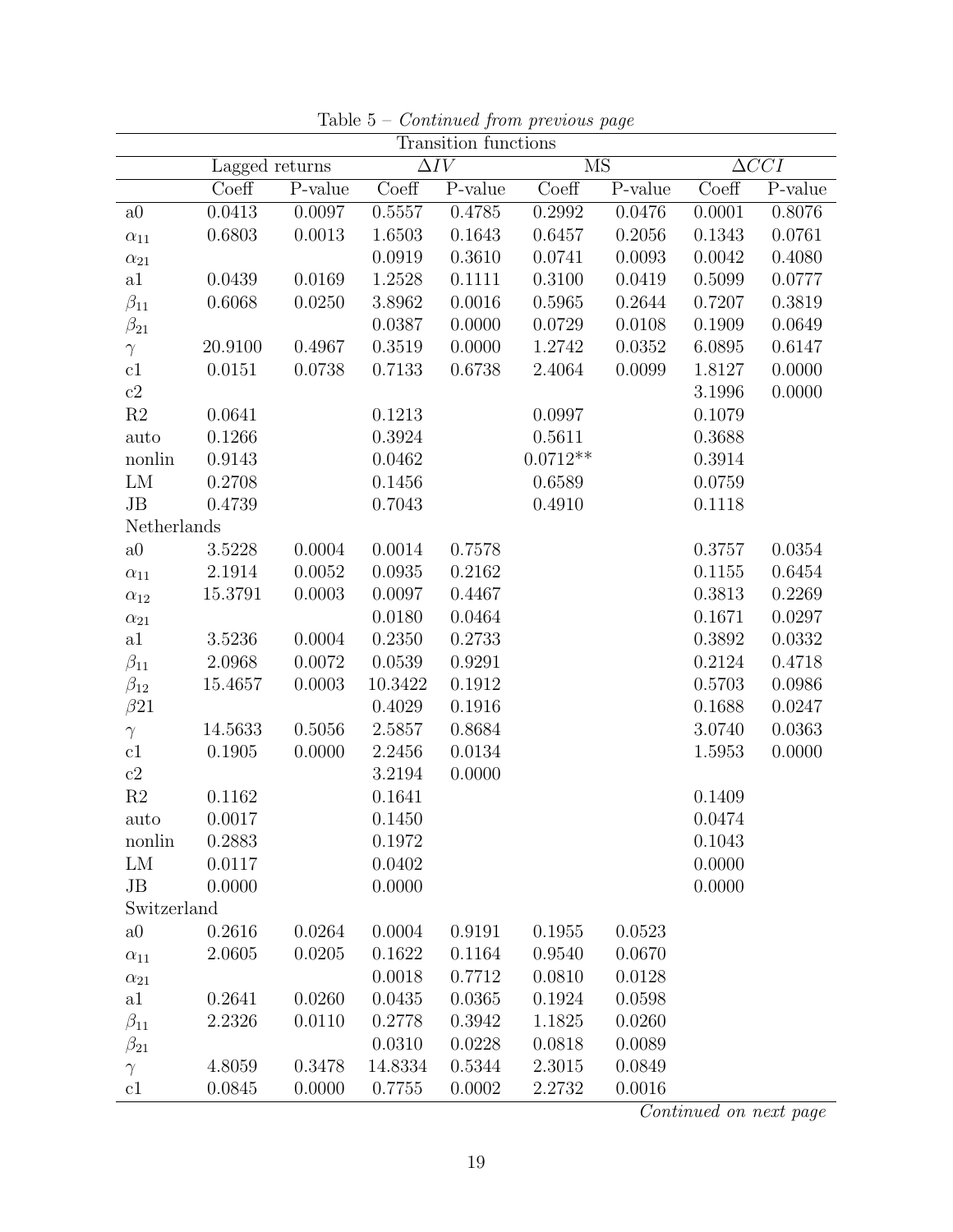|                |                |         |                           | $1.00000$ $1.0000$<br>Transition functions |           |         |                           |                 |
|----------------|----------------|---------|---------------------------|--------------------------------------------|-----------|---------|---------------------------|-----------------|
|                | Lagged returns |         | $\overline{\Delta IV}$    |                                            | <b>MS</b> |         |                           | $\triangle CCI$ |
|                | Coeff          | P-value | $\overline{\text{Coeff}}$ | $\overline{P}$ -value                      | Coeff     | P-value | $\overline{\text{Coeff}}$ | P-value         |
| c2             |                |         |                           |                                            |           |         |                           |                 |
| $\mathbf{R}2$  | 0.1069         |         | 0.1482                    |                                            | 0.1399    |         |                           |                 |
| auto           | 0.0910         |         | 0.5820                    |                                            | 0.0061    |         |                           |                 |
| nonlin         | 0.1049         |         | 0.0039                    |                                            | 0.1480    |         |                           |                 |
| LM             | 0.0002         |         | 0.0000                    |                                            | 0.0000    |         |                           |                 |
| $\rm{JB}$      | 0.1592         |         | 0.0055                    |                                            | 0.0000    |         |                           |                 |
|                |                |         |                           |                                            |           |         |                           |                 |
| UK             |                |         |                           |                                            |           |         |                           |                 |
| a0             | 0.0643         | 0.4635  | 0.0051                    | 0.9598                                     | 0.0116    | 0.6866  | 0.3107                    | 0.0184          |
| $\alpha_{11}$  | 1.0997         | 0.0167  | 1.5455                    | 0.2102                                     | 0.5923    | 0.0036  | 0.5144                    | 0.0310          |
| $\alpha_{12}$  | 1.7340         | 0.1413  | 0.1654                    | 0.5032                                     | 0.6926    | 0.0045  | 0.0956                    | 0.7693          |
| $\alpha_{21}$  |                |         | 0.0050                    | 0.2442                                     | 0.0288    | 0.0019  | 0.1147                    | 0.0002          |
| $\alpha_{22}$  |                |         |                           |                                            |           |         | 0.2233                    | 0.0012          |
| a1             | 0.0592         | 0.5114  | 0.0018                    | 0.9329                                     | 0.0083    | 0.7748  | 0.3177                    | 0.0175          |
| $\beta_{11}$   | 1.2575         | 0.0119  | 2.8112                    | 0.0098                                     | 0.5458    | 0.0127  | 0.3254                    | 0.2296          |
| $\beta_{12}$   | 1.9179         | 0.0980  | 0.4601                    | 0.4653                                     | 0.6519    | 0.0655  | 0.1762                    | 0.6188          |
| $\beta_{21}$   |                |         | 0.0806                    | 0.0045                                     | 0.0420    | 0.0002  | 0.0915                    | 0.0016          |
| $\beta_{22}$   |                |         |                           |                                            |           |         | 0.2069                    | 0.0023          |
| $\gamma$       | 1.4289         | 0.0212  | 0.5904                    | 0.0033                                     | 36.2074   | 0.7302  | 3.8055                    | 0.0753          |
| c1             | 0.0745         | 0.0720  | 0.2723                    | 0.7288                                     | 1.4466    | 0.0000  | 1.6574                    | 0.0000          |
| $\mathrm{c}2$  | 0.0860         | 0.0336  |                           |                                            |           |         |                           |                 |
| $\mathbf{R}2$  | 0.0848         |         | 0.1028                    |                                            | 0.1346    |         | 0.2595                    |                 |
| auto           | 0.6742         |         | 0.3024                    |                                            | 0.6970    |         | 0.3024                    |                 |
| nonlin         | 0.0003         |         | 0.0069                    |                                            | 0.1247    |         | 0.0069                    |                 |
| LM             | 0.0004         |         | 0.0000                    |                                            | 0.0244    |         | 0.0000                    |                 |
| $\rm{JB}$      | 0.0001         |         | 0.0000                    |                                            | 0.0000    |         | 0.0000                    |                 |
| <b>US</b>      |                |         |                           |                                            |           |         |                           |                 |
| a <sub>0</sub> | 0.1926         | 0.0000  | 0.0170                    | 0.0181                                     | 0.0523    | 0.6114  | 2.1906                    | 0.1832          |
| $\alpha_{11}$  | 1.8354         | 0.0000  | 0.0805                    | 0.6843                                     | 0.1044    | 0.5526  | 1.6404                    | 0.2048          |
| $\alpha_{21}$  |                |         | 0.0158                    | 0.0614                                     | 0.0212    | 0.3277  | 0.2787                    | 0.0566          |
| $\alpha_{22}$  |                |         |                           |                                            | 0.0176    | 0.4429  |                           |                 |
| a1             | 0.1999         | 0.0000  | 0.0278                    | 0.0010                                     | 0.1072    | 0.0644  | 4.2370                    | 0.0593          |
| $\beta_{11}$   | 1.8515         | 0.0000  | 0.3134                    | 0.3657                                     | 0.1153    | 0.6379  | 3.3430                    | 0.1864          |
| $\beta_{21}$   |                |         | 0.0298                    | 0.0945                                     | 0.0313    | 0.5465  | 0.0788                    | 0.1380          |
| $\beta_{22}$   |                |         |                           |                                            | 0.0028    | 0.9493  |                           |                 |
| $\gamma$       | 17.8706        | 0.5771  | 2.7293                    | 0.3901                                     | 0.6671    | 0.4413  | 0.2483                    | 0.0857          |
| c1             | 0.1752         | 0.0000  | 0.2784                    | 0.7577                                     | 0.2223    | 0.8957  | 0.2875                    | 0.7095          |
| c2             | 0.0587         | 0.0000  |                           |                                            |           |         |                           |                 |
| R <sub>2</sub> | 0.1131         |         | 0.0444                    |                                            | 0.0495    |         | 0.1419                    |                 |
| auto           | 0.0289         |         | 0.0338                    |                                            | 0.1922    |         | 0.5189                    |                 |

Table  $5$  –  $Continued$  from previous page

Continued on next page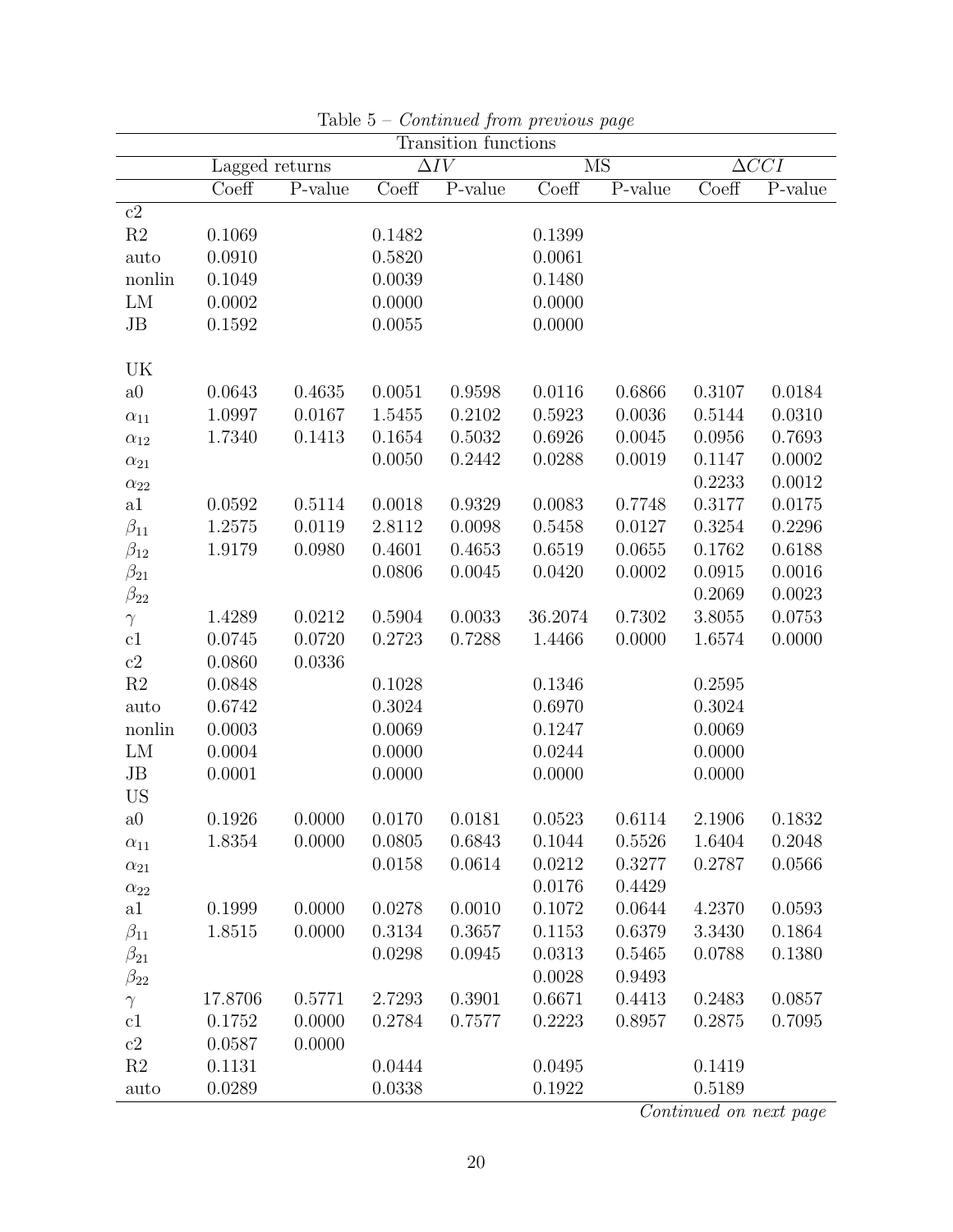| Transition functions |                  |         |            |         |        |         |        |         |  |  |  |
|----------------------|------------------|---------|------------|---------|--------|---------|--------|---------|--|--|--|
|                      | Lagged returns   |         |            |         | MS     |         | ACCI   |         |  |  |  |
|                      | $\mathrm{Coeff}$ | P-value | Coeff      | P-value | Coeff  | P-value | Coeff  | P-value |  |  |  |
| nonlin               | $0.0065\,$       |         | $0.0110\,$ |         | 0.0001 |         | 0.5062 |         |  |  |  |
| LM                   | 0.0000           |         | 0.0000     |         | 0.0000 |         | 0.0000 |         |  |  |  |
| JB                   | 0.0000           |         | 0.0000     |         | 0.0000 |         | 0.0000 |         |  |  |  |

Table  $5$  – *Continued from previous page* 

The table shows the parameter estimates and their P -value from the nonlinear least squares estimation of the LSTAR and ESTAR models when we use three proxies of volatility risk( $\delta IV$ ), monetary shocks (MS) and investor sentiment ( $\delta CCI$ ). The last five lines for each stock market show the adjusted R2, the p-value of autocorrelation , non lineartiy tests and The ARCH LM tests. N.B. Non linear estimates are not reported in the case of STAR- PMS and STAR-CCI for Netherland and Switzerland, respectively since linearity is accepted for a high delayed parameter of the transition variable.

# 5. Main findings, concluding remarks and policy implications

This study contributes to the growing literature on behavioral finance related to modeling and forecasting stock return dynamics by suggesting a new modeling framework that has the appeal to investigate the dynamics of the stock market returns. Particularly, in line with [McMillan](#page-24-2) [\(2005\)](#page-24-2), we find that equity returns relative to G5 countries are well described by smooth transition AR models with two extreme regimes corresponding to large positive and large negative returns related to movements in financial and economic variables. Three major proxies of risk aversion, policy monetary shocks, and investor sentiment are therefore employed simultaneously to appraise how their threshold levels may shape their linkage with stock returns.

Our study's main findings are as follows: We find that stock returns display a nonlinear pattern that it is contingent on the transition variable. More interestingly, we show that stock returns increase as the change in volatility risk becomes large, which predicts higher trading profits for long positions. This result corroborates [Giot](#page-23-5) [\(2005\)](#page-23-5)'s findings who provided evidence of an asymmetric relationship between the implied volatility index and the stock returns. Likewise, our results indicate that the stock returns tend to decrease subsequent to a monetary policy contraction, which would indicate that the stock prices are more responsive to an increase in the interest rates. Such findings are consistent with those of [Thorbecke](#page-25-10) [\(1997\)](#page-25-10) who came to the same conclusion. In like manner, the monetary policy response to the stock market decline is found to be more pronounced in the extreme low return regime in three stock markets; i.e. the monetary policy decisions become more sensitive to a change in their targets which affects significantly the stock market, especially in a low-return regime [\(Hsu and Chiang, 2011\)](#page-23-6). Lastly, our estimates demonstrate that the stock returns rise when the sentiment index level exceeds the threshold level, whereas they decline when the sentiment index is below the threshold value. This finding, which is particularly pronounced for Netherlands and the US, can be explained by the high level of optimism, which leads to over-evaluated stocks with high potential returns. Conversely, when investors are pessimistic about the prospect for stocks, they will perceive them as under-evaluated with low potential returns.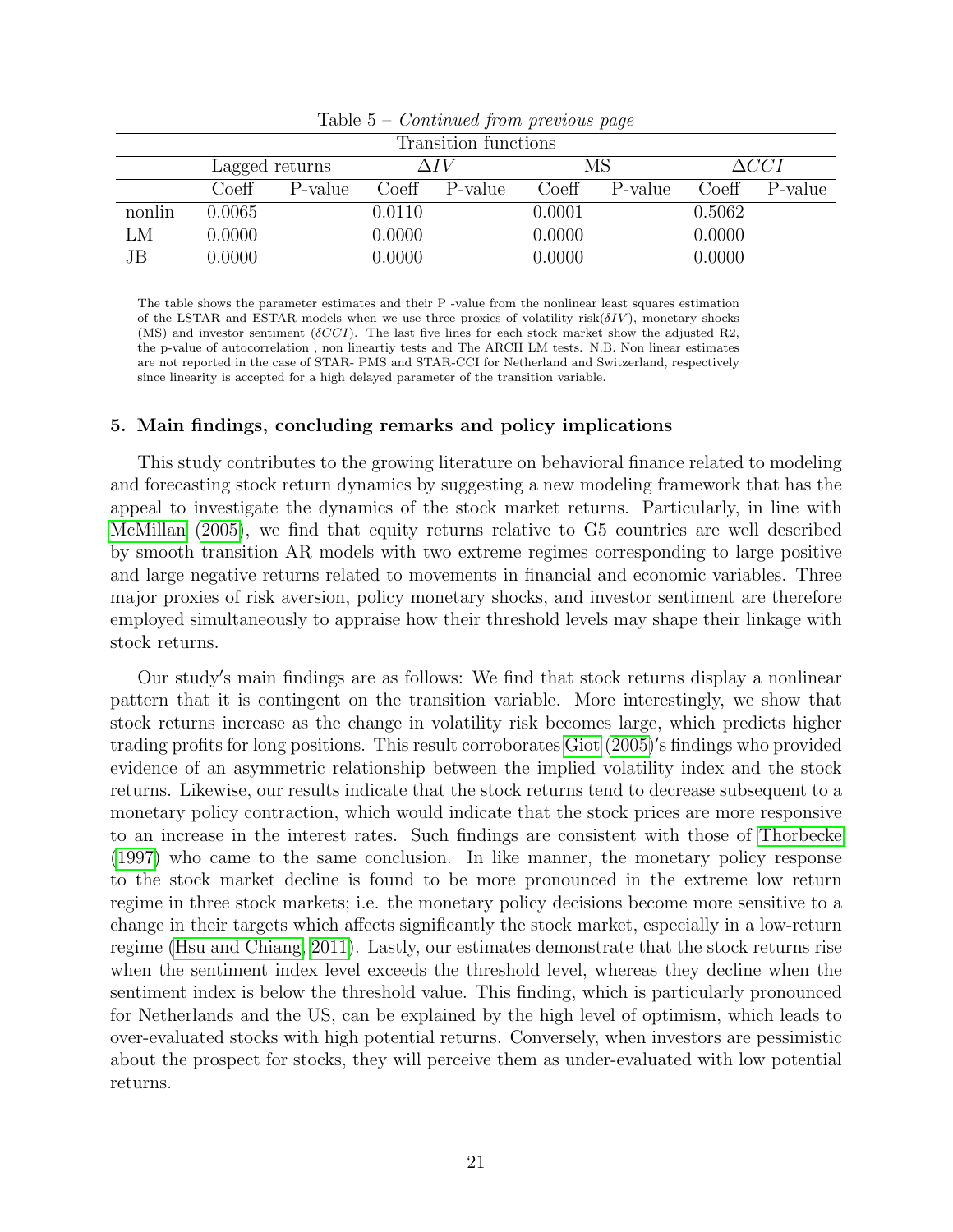On the other hand, we note a negative linkage between the sentiment change and the stock returns in both low and high return regimes for Japan and the UK. This indicates that the decrease in the risk premium, associated with the price-pressure effect is relatively more important than the positive impacts of the hold-more effect expected in the [DeLong et al.](#page-22-3) [\(1990\)](#page-22-3)'s DSSW model [\(Lee et al., 2002\)](#page-23-9).

This study also serves as a basis for future research that seeks to analyze the non-linear effects of volatility risk, investor sentiment and monetary policy shocks on stock returns and suggests several promising directions of further research. For instance, one may conduct an empirical study that considers the heterogeneity among cross-sectional units and allows for smooth rather than discrete switching between regimes using panel smooth transition AR models. Another propitious research line would consist in conducting an empirical study using firm level data to find out whether or not monetary policy actions have larger effects on small firms. Finally, one may also appraise the forecasting performances of these smoothtransition nonlinear models that include risk aversion, monetary policy shocks and sentiment indexes as transition variables in terms of trading rules.

## References

- <span id="page-21-2"></span>Aslanidis, N., Christiansen, C., 2012. Smooth transition patterns in the realized stock-bond correlation. Journal of Empirical Finance 19, 454–464.
- <span id="page-21-0"></span>Baker, M., Wurgler, J., 2006. Investor Sentiment and the Cross-Section of Stock Returns. Journal of Finance 61 (4), 1645–1680.
- <span id="page-21-1"></span>Baker, M., Wurgler, J., 2007. Investor sentiment and the stock market. Journal of Economic Perspectives 21 (2), 129–151.
- <span id="page-21-8"></span>Basistha, A., Kurov, A., 2008. Macroeconomic cycles and the stock market's reaction to monetary policy. Journal of Banking and Finance 32 (12), 2606–2616.
- <span id="page-21-5"></span>Bates, D., 2000. Post-'87 crash fears in the s&p 500 futures option market. Journal of Econometrics 94 (1-2), 181–238.
- <span id="page-21-3"></span>Bekaert, G., Wu, G., 2000. Asymmetric volatility and risk in equity markets. Review of Financial Studies 13 (1), 1–42.
- <span id="page-21-9"></span>Bernanke, B., 1983. Non-monetary effects of the financial crisis in propagation of the great depression. American Economic Review 73 (3), 257–276.
- <span id="page-21-6"></span>Bernanke, B., Blinder, A., 1992. The federal funds rate and the channels of monetary transmission. American Economic Review 82 (4), 901–921.
- <span id="page-21-7"></span>Bernanke, B., Kuttner, K., 2005. What explains the stock market's reaction to federal reserve policy? Journal of Finance 60 (3), 1221–1257.
- <span id="page-21-4"></span>Black, F., 1976. The pricing of commodity contracts. Journal of Financial Economics 3 (1), 167–179.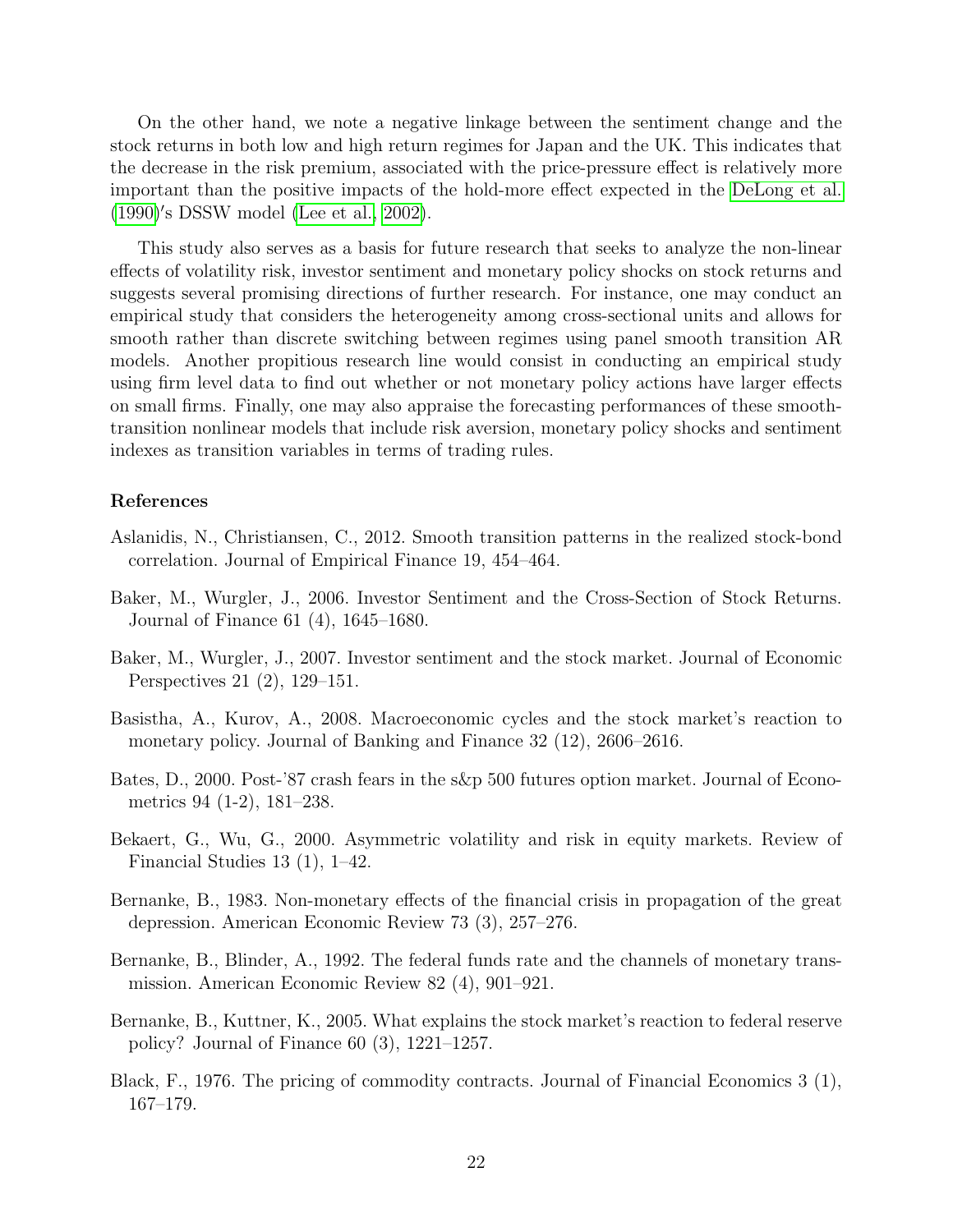- <span id="page-22-7"></span>Boollen, N., Whaley, R., 2004. Does net buying pressure affect the shape of implied volatility functions? Journal of Finance 59 (2), 711–753.
- <span id="page-22-4"></span>Brown, G., Cliff, M., 2005. Investor sentiment and asset valuation. Journal of Business 78 (2), 405–440.
- <span id="page-22-10"></span>Brown, G., Cliff, M. T., 2004. Investor sentiment and the near-term stock market. Journal of Empirical Finance 11 (1), 1–27.
- <span id="page-22-6"></span>Busch, T., Christensen, B., Nielsen, M., 2011. The role of implied volatility in forecasting future realized volatility and jumps in foreign exchange, stock, and bond markets. Journal of Econometrics 160 (1), 48–57.
- <span id="page-22-5"></span>Campbell, J., Hentschek, L., 1992. No News is Good News: An Asymmetric Model of Changing Volatility in Stock Returns. Journal of Financial Economics 31 (3), 281–318.
- <span id="page-22-15"></span>Campbell, J. Y., 1993. Intertemporal asset pricing without consumption data. American Economic Review 83 (1), 487–512.
- <span id="page-22-2"></span>Chen, A. P., Chang, Y. H., 2005. Using extended classifier system to forecast s&p; futures based on contrary sentiment indicators. Evolutionary Computation, 2005. The 2005 IEEE Congress on 3, 1–25.
- <span id="page-22-14"></span>Chen, J., Jiang, F., Liu, Y., Tu, J., 2017. International volatility risk and Chinese stock return predictability. Journal of International Money and Finance 70, 183–203.
- <span id="page-22-13"></span>Chen, M. P., Chen, P. F., Lee, C. C., 2013. Asymmetric effects of investor sentiment on industry stock returns: panel data evidence. Emerging Market Review 14 (3), 35–54.
- <span id="page-22-9"></span>Chen, S. S., 2007. Does monetary policy have asymmetric effects on stock returns? Journal of Money, Credit, and Banking 39 (2-3), 667–688.
- <span id="page-22-1"></span>Cochrane, J. H., 1991. Production-based asset pricing and the link between stock returns and economic fluctuations. The Journal of Finance 46 (1), 209–237.
- <span id="page-22-0"></span>Cootner, P., 1962. Stock prices. random vs systematic changes. Industial Management Review 3 (3), 24–45.
- <span id="page-22-3"></span>DeLong, J. B., Shleifer, A., Summers, L. H., Waldmann, R. J., 1990. Noise trader risk in financial markets. Journal of Political Economy 98 (4), 703–738.
- <span id="page-22-12"></span>Ding, D., Charoenwong, C., Seetoh, R., 2004. Prospect theory, analyst forecasts, and stock returns. Journal of Multinational Financial Management 14 (4-5), 425–442.
- <span id="page-22-11"></span>Dridi, R., Germain, L., 2004. Bullish/bearish strategies of trading: a nonlinear equilibrium. Journal of Financial Quantitative Analysis 39 (4), 873–886.
- <span id="page-22-8"></span>Ehraman, M., Fratzscher, M., 2004. Taking stock : Monetary policy transmission. Journak of Money, Credit, and Banking 36 (4), 719–738.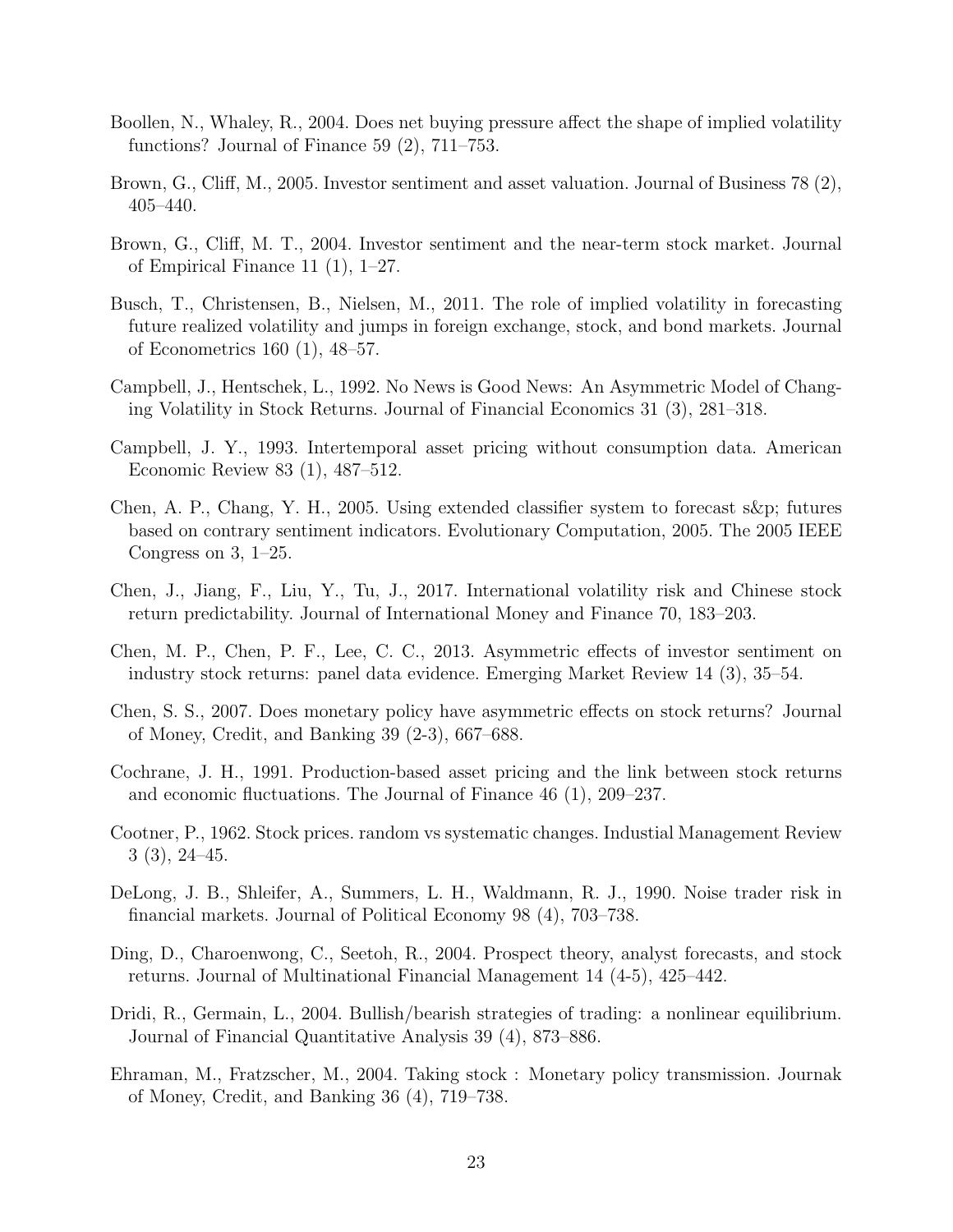- <span id="page-23-10"></span>Eraker, B., 1995. Do stock prices and volatility jump? Reconciling evidence from spot and option prices. The Journal of Finance 59 (3), 1367–1403.
- <span id="page-23-2"></span>Fama, E. F., French, K. R., 1989. Business conditions and expected returns on stocks and bonds. The Journal of Financial Economics 25 (1), 23–49.
- <span id="page-23-0"></span>Fama, E. F., French, K. R., 1992. The cross-Section of Expected Returns. The Journal of Finance 47 (2), 427–465.
- <span id="page-23-1"></span>Fama, E. F., French, K. R., 1993. Common risk factors in the returns on stocks and bonds. The Journal of Financial Economics 33 (1), 3–56.
- <span id="page-23-3"></span>Ferson, W. E., Harvey, C. R., 1993. The risk and predictability of international equity returns. The Review of Financial Studies 6 (3), 527–566.
- <span id="page-23-15"></span>Fisher, K. L., Statman, M., 2003. Consumer Confidence and Stock Returns. The Journal of Portfolio Management 30 (1), 115–127.
- <span id="page-23-11"></span>Fleming, J., Ostdiek, B., Whaley, R., 1995. Predicting stock market volatility: A new measure. Journal of Futures Markets 15 (3), 265–302.
- <span id="page-23-5"></span>Giot, P., 2005. Relationships between implied volatility indexes and stock index returns. The Journal of Portfolio Management 31 (3), 92–100.
- <span id="page-23-13"></span>Granger, C., Terasvirta, T., 1993. Modelling Nonlinear Economic Relationships. Oxford University Press.
- <span id="page-23-8"></span>Han, L., Li, Z., L.Yin, 2017. The effects of investor attention on commodity futures markets. Journal of Futures Markets 9999, 1–19.
- <span id="page-23-12"></span>Homa, K., Blinder, A., 1971. The supply of money and common stock prices. Journal of Finance 26 (5), 1045–1066.
- <span id="page-23-6"></span>Hsu, K. C., Chiang, H., 2011. Nonlinear effects of monetary policy on stock returns in a smooth transition autoregressive model. The Quarterly Review of Economics and Finance 51, 339–349.
- <span id="page-23-7"></span>Kurov, A., 2010. Investor sentiment and the stock market's reaction to monetary policy. Journal of Banking and Finance 34 (1), 139–149.
- <span id="page-23-9"></span>Lee, W., Jiang, C., Indro, D. C., 2002. Stock market volatility, excess returns, and the role of investor sentiment. Journal of Banking and Finance 26 (4), 2277–2299.
- <span id="page-23-14"></span>Lemmon, M., Portniaguina, E., 2006. Consumer confidence and asset prices : some of empirical evidence. Review of Financial Studies 19, 1499–1529.
- <span id="page-23-4"></span>Leung, M. T., Daouk, H., Chen, A., 2000. Forecasting stock indices: A comparison of classification and level estimation models. International Journal of Forecasting 16 (2), 173–190.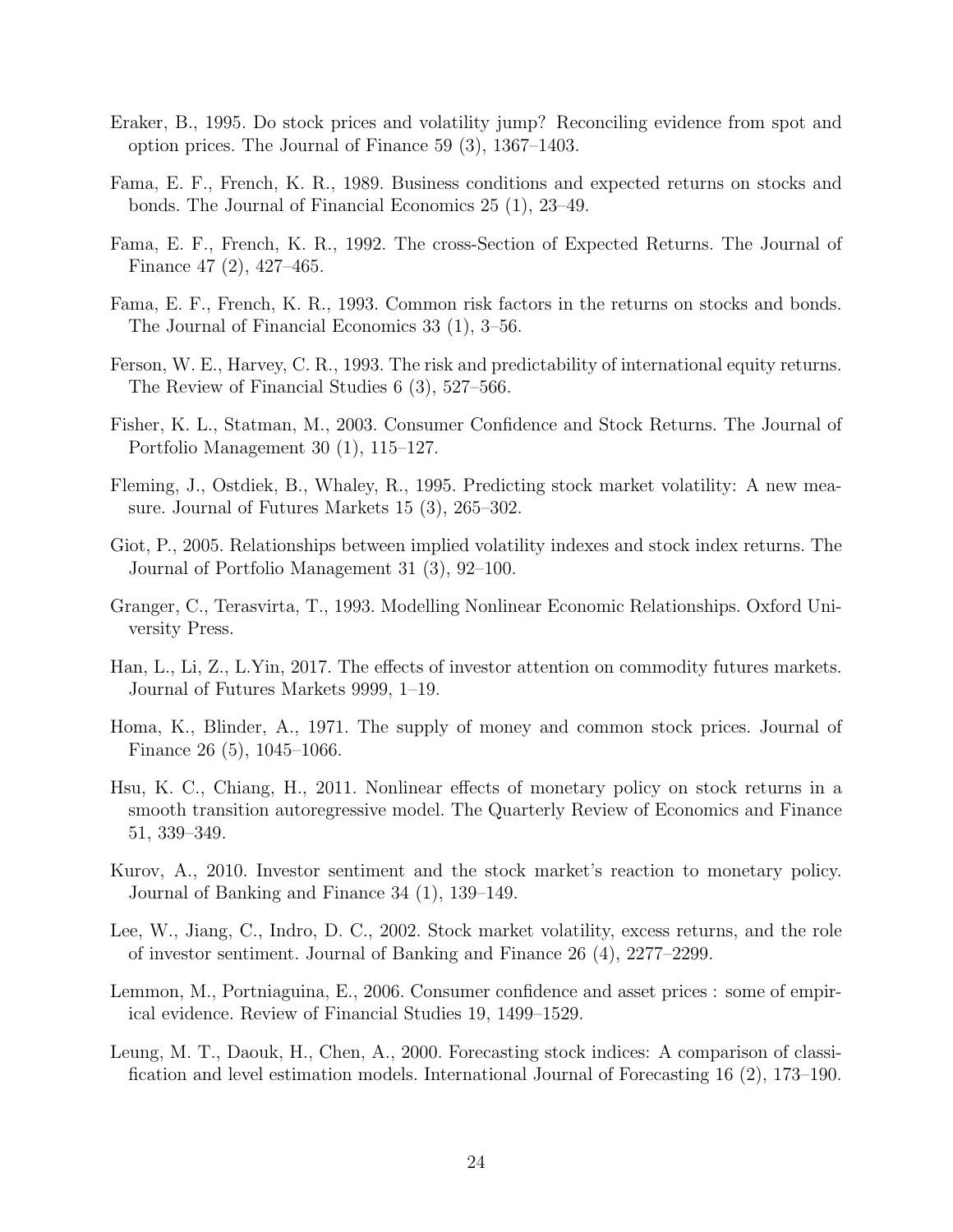- <span id="page-24-15"></span>Liew, V., Venus, K. S., 2005. Which lag length selection criteria should we employ? Economics Bulletin 3 (33), 1–9.
- <span id="page-24-10"></span>Low, C., 2004. The fear and exuberance from implied volatility of S&P 100 index options. The Journal of Business 77 (3), 527–546.
- <span id="page-24-13"></span>Lukkonen, R., Saikkonen, P., Terasvirta, T., 1988. Testing lineartiy against smooth transition autoregressive models. Biometrika 75 (3), 491–499.
- <span id="page-24-3"></span>McMillan, D., 2007. Non-linear forecasting of stock returns: Does volume help? International Journal of Forecasting 23, 105–126.
- <span id="page-24-1"></span>McMillan, D. G., 2001. Nonlinear predictability of stock market returns: Evidence from nonparametric and threshold models. International Review of Economics and Finance 10 (4), 353–368.
- <span id="page-24-2"></span>McMillan, D. G., 2005. Nonlinear dynamics in international stock market returns. Review of financial economics  $14$   $(1)$ ,  $81-91$ .
- <span id="page-24-12"></span>Ni, Z. X., Wang, D. Z., Xue, W. J., 2015. Investor sentiment and its nonlinear effect on stock returns-New evidence from the Chinese stock market based on panel quantile regression model. Economic Modelling 50, 266–274.
- <span id="page-24-8"></span>Park, H. Y., Sears, R. S., 1985. Estimating stock index futures volatility through the prices of their options. Journal of Futures Markets 5, 223–237.
- <span id="page-24-0"></span>Persaran, M., Timmermann, A., 2000. A recursive modelling approach to predicting uk stock returns. The Economic Journal 110 (460), 159–191.
- <span id="page-24-7"></span>Poon, S. H., Granger, C. W. J., 2003. Forecasting volatility in financial markets : review. Journal of Economic Literature 41 (2), 478–539.
- <span id="page-24-6"></span>Poterba, J., Summers, L., 1986. The persistence of volatility and stock market fluctuations. American Economic Review 76 (5), 1142–1151.
- <span id="page-24-11"></span>Rigobon, R., Sack, B., 2004. The impact of monetary policy on asset prices. Journal of Monetary Economics 51 (2), 1553–1575.
- <span id="page-24-4"></span>Sarantis, N., 2001. Nonlinearities, cyclical behaviour and predictability in stock markets: international evidence. International Journal of Forecasting 17 (3), 459–482.
- <span id="page-24-9"></span>Sarwar, G., 2012. Is VIX an Investor Fear Gauge in BRIC Equity Markets? Journal of Multinational Financial Management 22 (3), 55–65.
- <span id="page-24-14"></span>Schmeling, M., 2009. Investor sentiment and stock returns: Some international evidence. Journal of Empirical Finance 16 (3), 394–408.
- <span id="page-24-5"></span>Simon, D. P., Wiggins, R. A., 2001. S & p futures returns and contrary sentiment indicators. Journal of Futures Markets 21 (5), 447–462.